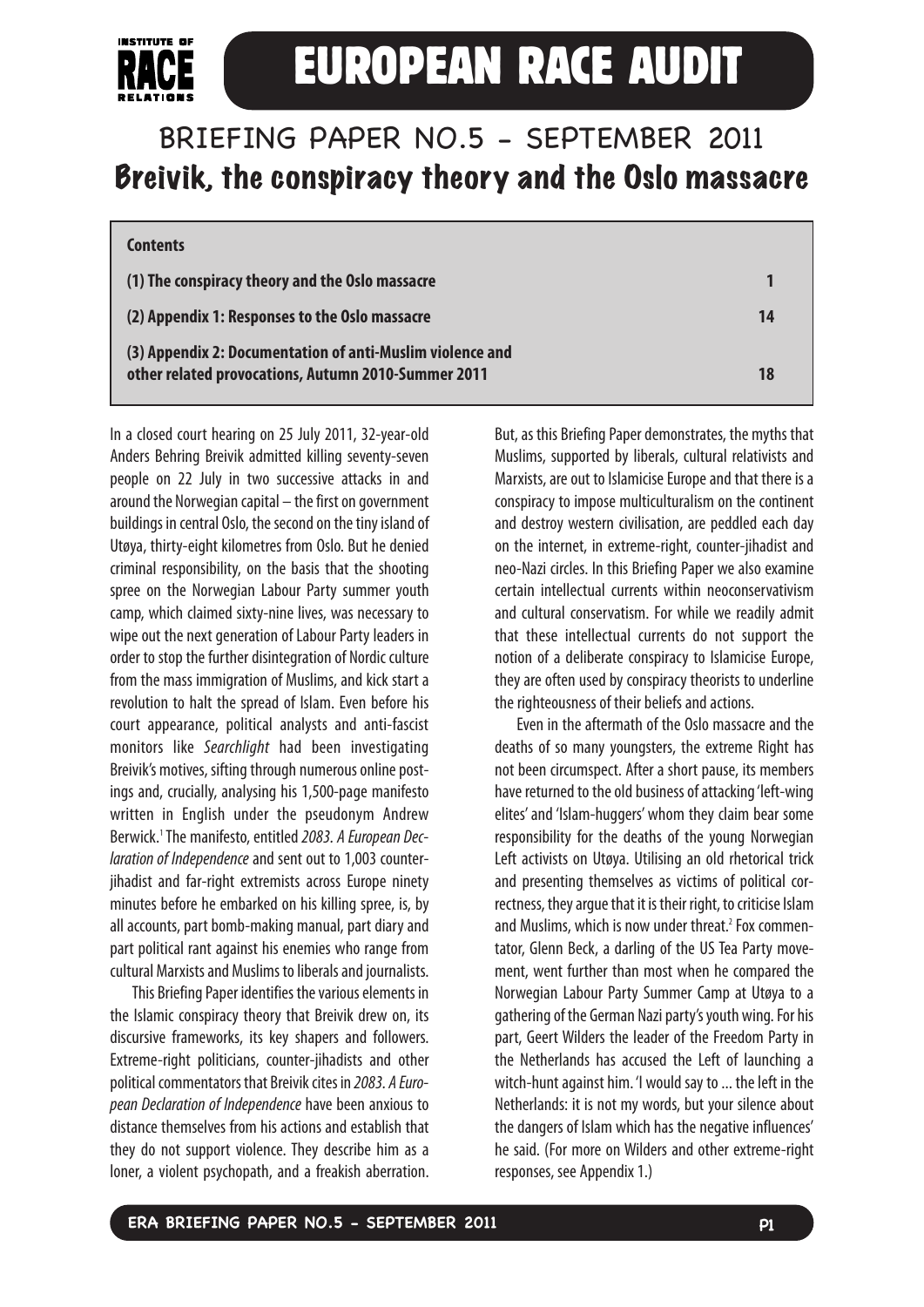#### **SHAPERS AND FOLLOWERS**

Breivik started out as a member of Norway's anti-immigrant Progress Party<sup>3</sup> which today appears to have bethought itself, promising that its approach in future election campaigns would be more thoughtful. The Progress Party was seriously embarrassed by the publication of various videos and photographs, believed to be from around 2002, which show Breivik at parties with a number of individuals who are now senior politicians in the party.<sup>4</sup> We know that Breivik soon became disillusioned with the Progress Party because it was not radical enough. He became a member of the Nazi web forum Nordisk (Nordic), which has more than 22,000 mainly Scandinavian members. In his manifesto he claimed to have adopted the philosophy of the Vienna School of Crusader Nationalism, praising the Stop the Islamisation movements of Europe and the United States and counter-jihadist websites such as Atlas Shrugs (run by Pamela Geller), Jihad Watch (run by Robert Spencer, whom Breivik cites sixty-four times), and the Gates of Vienna (whose operator describes himself as a Virginia consultant and goes under the pseudonym 'Baron Bodissey'). Breivik also claimed tobe greatly inspired by the defence leagues springing up across Europe. He supported the Norwegian Defence League and seemed particularly keen on the English Defence League (EDL) - which was funded by Christian fundamentalist millionaire Alan Lake<sup>5</sup> who, following the murders, wrote on his 4Freedoms website that Breivik 'did this attack to protest against the way that Islam is taking over large parts of Europe. By attacking the leftist politicians that are enabling this, the chickens have actually come home to roost'.<sup>6</sup>

As the Guardian's online religious editor Andrew Brown has pointed out, counter-jihadist websites promote a 'rolling cauldron of stories from all over the world to illustrate the treachery and violence of Muslims, and the criminal weakness of liberals.<sup>7</sup> They also provide ammunition for neo-Nazis and violent ultra-patriotic defence leagues (such as the EDL) which, in turn, run thousands of websites. (In Germany alone, far-right groups run some 1,000 websites and thirty-eight online radio stations.<sup>8</sup>) The views promoted by counterjihadists and neo-Nazis are also nourished by movements such as Stop the Islamisation of Europe (SIOE) and America (SIOA, run by Pamela Geller and Robert Spencer) – which bears the motto 'Racism is the lowest form of human stupidity, but Islamophobia is the height

of common sense'. Breivik declared himself in favour of the Stop the Islamisation movements, and also mentioned in positive terms the True Finns (several of whose members were sent the manifesto by him), the British National Party, and, in Germany, the National Democratic Party, the Deutsche Volksunion and the Republikaner. (Tanguy Veys, an MP of Vlaams Belang was also sent a copy of the manifesto.) The leader of the Dutch Freedom Party, Geert Wilders, was cited in Breivik's manifesto on thirty occasions. He commented that Wilders was a possible ally, though Wilders would 'have to condemn us' [at the point of violence] 'which is fine. It is after all essential that they protect their reputational shields.'

Breivik's manifesto was signed AB Justiciar Knight Commander, cell 8 Knights Templar Europe. Throughout the document and in numerous online postings (where he used the pseudonym Sigurd Jorsalfar, a reference to the 12th century King of Norway) Breivik revealed his obsession with the Crusades, the supposed threat to Christian Europe posed by Muslim immigrants and mainstream political leaders, and the desire to see not only the deportation of all Muslims from Europe, but also from 'the West Bank and the Gaza Strip'. He described himself as a supporter of 'pro-Zionism/Israeli nationalism'and one of his key intellectual influences as Bat Ye'or, who first coined the term Eurabia and identified the threat of Dhimmitute, or Western subjection to Islam. Several neoconservative political commentators and think-tanks also draw, to varying degrees, on the notion of Eurabia as do the Christian Evangelical Pax Europa, which is behind many anti-mosque campaigns.<sup>9</sup> One of its German founders, René Stadtkewitz, has launched the Freedom Party in Berlin to contest the September 2011 elections and to provoke an 'uprising' by people across Europe against 'growing Islamic influence'.<sup>10</sup>

In a 2008 study of counter-jihadism for the Royal United Services Institute, Toby Archer described it as a spectrum:

'At one end are the most shrill voices, with their dystopian fantasies of mayhem and civil war enveloping Europe as the continent becomes incorporated into a new Caliphate. They resemble the writers of the American neo-fascist militia movement, forever waiting for the beginning of the race-war and the chance to fight the "New World Order."At the other end of the scale are mainstream writers and politicians whose views are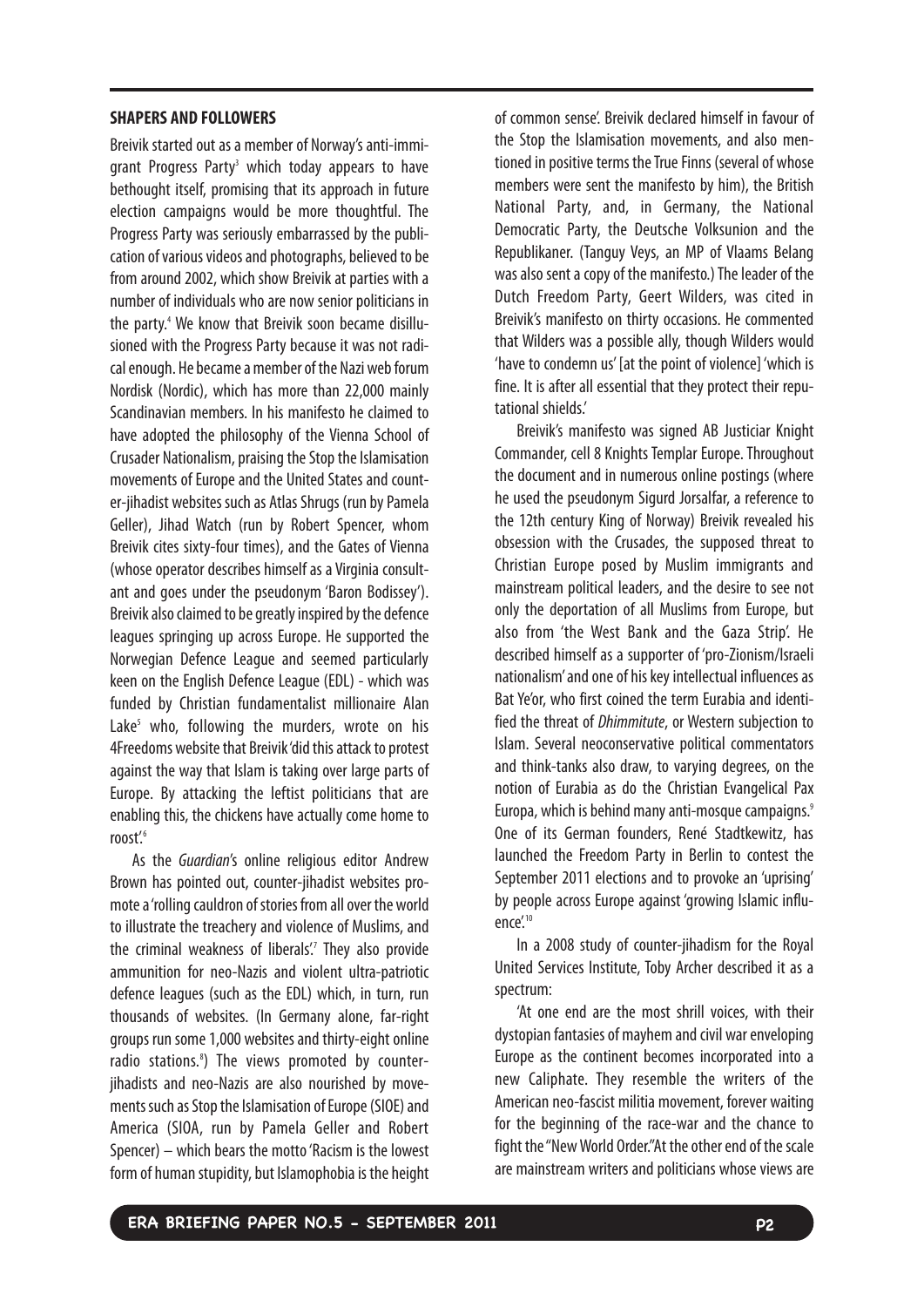not dissimilar.'11

Breivik's views, as outlined in his manifesto, resemble those of the American neo-fascist militia movement, only culture and religion replace race. He, too, predicted aEuropean civil war in three stages, ending in 2083 with the execution of 'cultural Marxists' and the deportation of all Muslims. But whereas Breivik saw himself as a political soldier in a revolution against Muslims, multiculturalism and civilisational decline, most counterjihadists, while sharing much of Breivik's discursive frameworks and vocabulary, stop short of advocating violence as a means of achieving their goals.

At the other end of the spectrum are political commentators who write from a neo-conservative or culturally conservative perspective. They do not directly support the idea that there is a deliberate conspiracy theory to Islamicise Europe and impose multiculturalism, and they certainly do not advocate violence. Rather they warn that through omission, through naivity, through an unwillingness to act, or even recognise the dangers ahead, Liberal elites leave Europe vulnerable to Islamisation. These include, in the UK, Conservative Education Minister Michael Gove (author of Celsius 7/7), Douglas Murray (Director of the Centre for Social Cohesion, Associate Director of the Henry Jackson Society and author of Neoconservativism: Why we need it), the Christian Zionist Baroness Caroline Cox (former education advisor to Margaret Thatcher), Melanie Phillips (columnist on the *Daily Mail*, formerly of the Spectator, and author of Londonistan: How Britain has created a Terror State Within); in Germany, the philosopher and cynic Henryk M. Broder (writer on Der Spiegel, Die Welt and author of Hurrah We Capitulate: On the desire to cave in). For such neoconservative writers, combating Islamisation is also part of their duty, as intellectuals, to combat the kind of civilisational decline, and the sapping of the European creative spirit, that the German writer and philosopher Oswald Spengler identified as the key threat to western civilisation in his 1918 text The Decline of the West.

These neoconservatives also share the counterjihadists' and extreme Right's fascination with Israel as a muscular nation, uncorrupted by European decadence (ie cultural relativism and hatred of its colonial past) and thus best placed to defend civilisational values in the face of the Islamic onslaught. Indeed, the extreme Right, which is uniting today under the banner of the International Freedom Alliance, has issued the

Jerusalem Declaration<sup>12</sup> in support of more illegal settlements in the West Bank and greater commitment to Israel as 'the centre of the fight against Muslims', on the basis that 'if Jerusalem falls, Athens, Rome, Amsterdam and Nashville will fall.<sup>13</sup> An ardent defence of Israel is also very much part of the DNA of neoconservative commentators such as Douglas Murray, Baroness Cox, Melanie Phillips and Henryk M. Broder. 'There is no economic blockade' in Gaza declares Douglas Murray, adding that if 'Gaza is a prison camp it's the only one in the world with luxury shopping malls'and 'Olympic style swimming pools.<sup>14</sup> Melanie Phillips, on the other hand, sees nothing wrong with settlement-building in the West Bank on the grounds that the settlements 'are built on land to which [Israel] is legally and morally entitled'.15

So much for the shapers and followers. But what are the key aspects of the conspiracy theory that Breivik was drawn to?

#### **THE COMPONENTS**

#### **Conquest through immigration**

The first aspect of the 'theory' that Breivik drew upon is that Islam is a backward, war-like and criminal religion and that Muslims, through sheer force of numbers and back-door attempts to introduce Sharia, are bent on Islamising Europe. In such reasoning Islam the religion and political Islam are collapsed and the history of the crusades is served up as a horror story warning of the conquest to come. The most fanatical of those who fall for the conspiracy theory seriously believe that the circumstances today are exactly the same as during the Crusades, only then Christian Europe was under threat from war and occupation, whereas today the threat comes from the Muslim demographic and rising Muslim birth-rates.Thus, in a note to 2083. A Declaration of European Independence Breivik explained that the significance of the date 2083 was that it would be four hundred years since the last siege of Vienna by the Turks. He then went on to quote Henryk M. Broder who wrote 'After the defeats of Poitiers (732) and Vienna (1683), the Europeans are now defeated with the weapons of demography'.16 Also in postings on the Norwegian internet site Dokument.no<sup>17</sup> Breivik wrote: 'Show me a country where Muslims have lived at peace with non-Muslims without waging Jihad against the Kaffir (dhimmitude, systematic slaughter or demographic warfare)? Can you please give me ONE single example where Muslims have been successfully assimilated? How many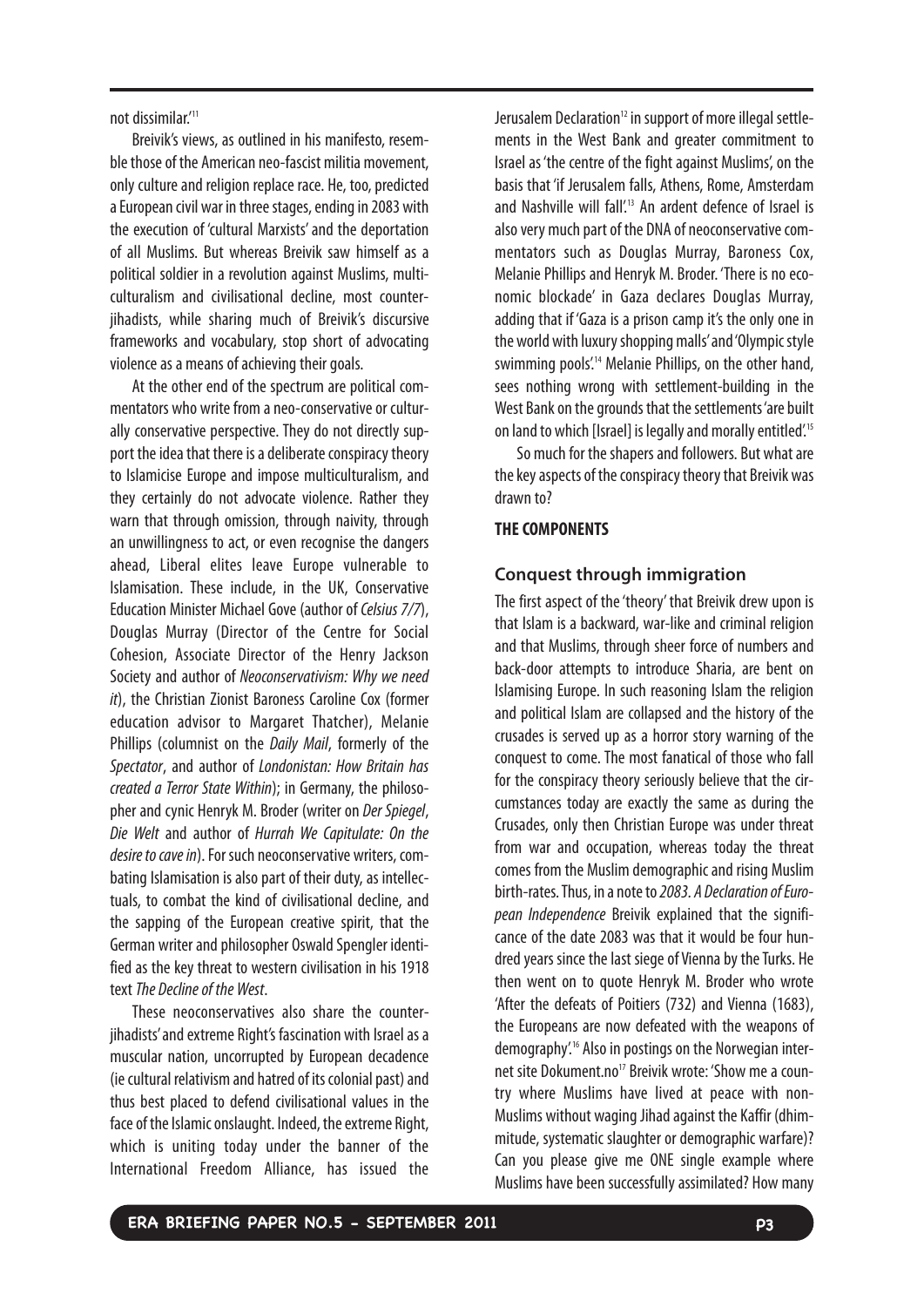thousands of Europeans must die, how many hundreds of European women must be raped, millions robbed and bullied before you realise that multiculturalism and Islam cannot work?'18

The anti-mosque and anti-minaret campaigns that have mushroomed in the last five years in every European country often cite the threat posed by the Muslim demographic and the innate desire of an aggressive 'sect' to impose a criminal religion. Their argument goes that if all Muslims are political Islamists that are out to Islamicise Europe and introduce the kind of Sharia law practised in the tribal areas of Afghanistan, then all signs of visible Islam (mosques, minarets, veils) must be banned. For instance, the Swiss People's Party (SVP) deputy, Oskar Freysinger, secretary of the Stop the Minarets movement in Switzerland, describes minarets as a 'symbol of political and aggressive Islam ... a symbol of Islamic law'. And extreme-right election propaganda across much of the European continent over the last year has replicated the SVP poster in favour of a ban on minarets, which depicted a woman wearing a burqa against a background of a Swiss flag upon which several minarets resembling missiles were depicted.

By linking any sign of visible Islam to a homogenous and repressive force that is said to be global Islam, the extreme Right portrays Islam as a political and criminal ideology that, in the name of security, must be cordoned off from the body politic. Geert Wilders and his supporters argue that there is an Islamic essence, at odds with modernity, at the heart of which lies the Qur'an. As all Muslims believe that the Qur'an is the literal word of God, and will not accept that the Qur'an is open to human interpretation in order to apply it in different times and places, all Muslims are fundamentalists. The only good Muslim is an ex-Muslim, according tothis way of thinking.<sup>19</sup>

The idea that the Islamic religion immediately transmogrifies into something criminal and dangerous to a country runs right across the spectrum. Hence, Silvio Berlusconi's centre-right candidate in the recent Milan mayoral election opposed the creation of a mosque in central Milan on the grounds that it would 'create a centre of attraction for Islamic groups from all over Italy who would then become uncontrollable'. (See Appendix 2) And British neoconservative Douglas Murray of the Centre for Social Cohesion, speaking at a debate in Athens (sponsored by the British Council and Intelligence Squared) on whether the creation of an official mosque would be a good thing, argued against the motion on the grounds that the history of Muslim migration to the UK had meant that all the bad things associated with Islam had landed on the doorstep of London.<sup>20</sup> (Incidentally, there is no central mosque in Athens, and the Muslim community, forced to pray in makeshift prayer rooms, has been subjected to repeated arson attacks by neo-Nazi sympathisers.)

But those who see an Islamic conspiracy sew up the issue so that Muslims can never win. They suggest that Muslims, who do not signal their Muslimness, eg wear religious clothing, are merely posing as modern, progressive and westernised. They are in fact camouflaged, and this makes them the more dangerous. (Interestingly, Jean-Marie Le Pen made much the same point when refusing to support hijab bans on the ground of easier identification of Muslims.) It falls to the intelligentsia and 'brave' investigative journalists to expose such Muslims before naive liberals give them a platform to deceive and subvert through the subtle introduction of Islamist and fundamentalist messages. The accusation repeated time and time again by anti-mosque campaigners is of 'hidden intentions' or 'double speak'. Hence Valentin Kusák of the AntiMesita (anti-mosque) movement in the Czech Republic region of Hradec Králové states that'Muslims are lying to us about their intentions after all, that is what the Koran orders them to do in relationships with "infidels".<sup>21</sup> (Another classic text in this genre is Catherine Fourest and Denis MacShane's Brother Tariq : the doublespeak of Tariq Ramadan.) It should be noted that the idea of being in camouflage was a key aspect of the Jewish conspiracy theory. Minister of Propaganda for the Nazis, Goebbels' notorious propaganda film 'The Eternal Jew' made similar arguments, insinuating that Jews had the uncanny ability to change their appearance so as to blend in.

# **Comparing the Qur'an to 'Mein Kampf'**

Implicit in the criminalising of the religion is the essentialising of Islam. It is depicted as the same across time, backward and barbaric since the time of the Prophet, unable and unwilling to adapt to different historical and cultural settings. Such an argument is patently false. One needs only to look around the world to see that the Islam practised in say Malaysia is culturally different to that practised in Afghanistan, and that in Europe, young Muslims, particularly young Muslim feminists, are developing their own specific mix of clothing and music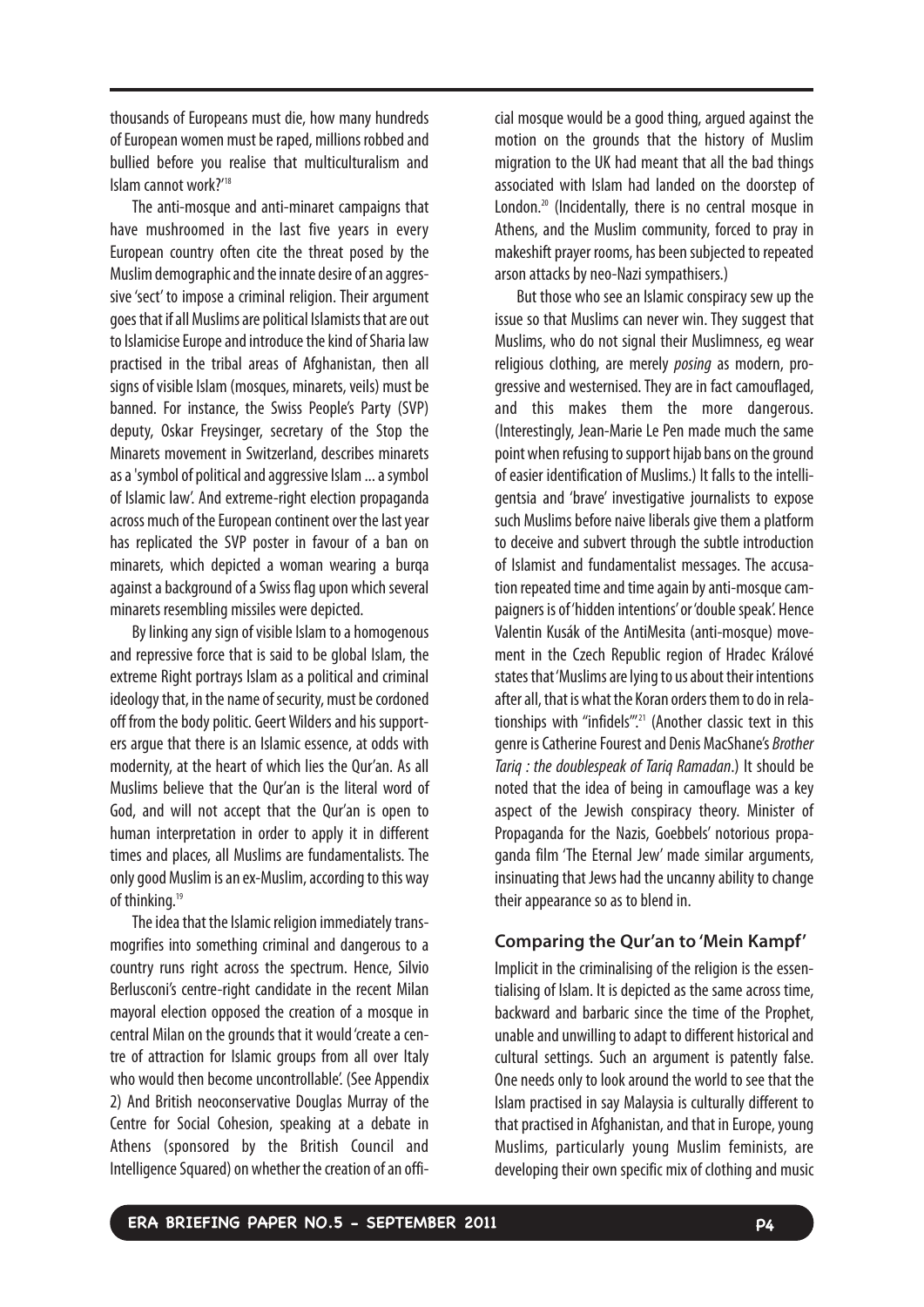and interpreting Islam in different ways. But Islamophobes are ahistorical. The concrete and the real are discarded in favour of huge sweeping statements and assaults on fundamentalists (there is no allowance for any other Islamic interpretation) who aim to introduce Taliban-style Islam to Europe. It is thus inevitable that Islamophobes will seek to ban not just mosques and minarets, but the Qur'an itself.

For people like Geert Wilders this work contains the same totalitarian power and hateful message as Mein Kampf. Indeed, it is Geert Wilders more than anyone else who has pieced together the various parts of the Islamophobic jigsaw into one simply and easily understandable anti-Muslim message. This was evidenced in the 17-minute film Fitna, made in 2008 and widely showed via the Internet. (It was shown in 2009 at the House of Lords at a meeting hosted by Baroness Caroline Cox and Lord Pearson of Rannoch, chair of the United Kingdom Independence Party (UKIP).) In much the same way as 'The Eternal Jew' sent subliminal messages to Germans about the threat posed by Jews through the juxtaposition of images, *Fitna* juxtaposes images of September 11, and other terrorist acts with verses from the Qur'an in order to get across Wilders' message that it is no different from Mein Kampf.

Neo-Nazis and members of groups like the EDL translate such a message into simplistic acts of vandalism and hate against mosques. In Styria, Austria, for instance, graffiti, thirty metres long and one metre high was painted on the outside wall of the Mariazell Basilica in Volkingen, that the 'Koran is the bible of the devil' and 'the devil appears on the horizon'. But Wilders' message also has purchase with neoconservative commentators for whom he is a brave iconic figure around whom lovers of freedom should rally. In calling for such solidarity they (advertently or inadvertently) play up to a Muslim conspiracy theory. Even though they do not imply that there is a European-wide plot by politicians, judges and the media - all of whom are in cahoots with Muslims - to censor and condemn all those, including Wilders, who criticise Islam, they do imply that Liberal Elites, through their weakness and misguided liberalism, aid Islamisation, through upholding incitement or hate crime laws, for instance. So that when Wilders appeared in an Amsterdam court room on charges of incitement to hatred, Douglas Murray wrote an urgent SOS to Daily Telegraph readers, warning them that 'The trial has unparalleled significance for the future of Europe', for 'it is not just about whether our culture will survive, but whether we are even allowed to state the fact that it is being threatened.'22 And the University of Leiden doctoral student and current darling of Conservative forums, Thierry Baudet, wrote in the *Trouw* newspaper that there had been years of intolerance of any criticism of Islam, with sworn opponents of Islam condemned for expressing their views. He concluded by asking the rhetorical the question as to whether Wilders was now Europe's Voltaire.<sup>23</sup>

# **Calling the Prophet a paedophile and Muslims child-abusers**

Then there comes the abuse of the Prophet himself and therefore of all his followers. The Prophet Mohammed took a 9-year-old wife; therefore, the Prophet was a paedophile. As the Prophet was a paedophile and all Muslims follow the Prophet, all Muslims are paedophiles.

In the UK, the British National Party (BNP) and the EDL make much of the Muslim paedophile theme. A BNP petition is entitled 'Take Action Against Muslim Grooming – NOW' while the EDL states on its website that most child sex offenders are Muslim because Muslim men take their inspiration from the Prophet Mohammed who was a serial murderer, torturer and rapist. 'The UK has a significant problem with Muslim paedophiles who prey upon English girls and contemptuously abuse them', the EDL states, adding that this 'stems directly from the example of their violent paedophile prophet Mohammed'. In an interview with a Lancashire EDL member posted on Youtube, a barely coherent supporter warns that 'Islamic rape camps' are being established across Lancashire, once again echoing Breivik's injunction, 'how many hundreds of thousands of European women must be raped ... before you realise that multiculturalism and Islam cannot work?'

It's not so easy now, following Breivik's actions, to dismiss such views as simply ignorant and harmless. But nor is it readily acknowledged that they are part of a long history of the racialisation of crimes against women and children and the demonisation of specific ethnic groups deemed responsible for sexual promiscuity. 'The Eternal Jew', for instance, associated Jews with the pornography industry and included a clip from Fritz Lang's 1931 film 'M' in which the Jewish actor László Löwenstein (better known by his stage name Peter Lorre) played a child murderer in Berlin. And today such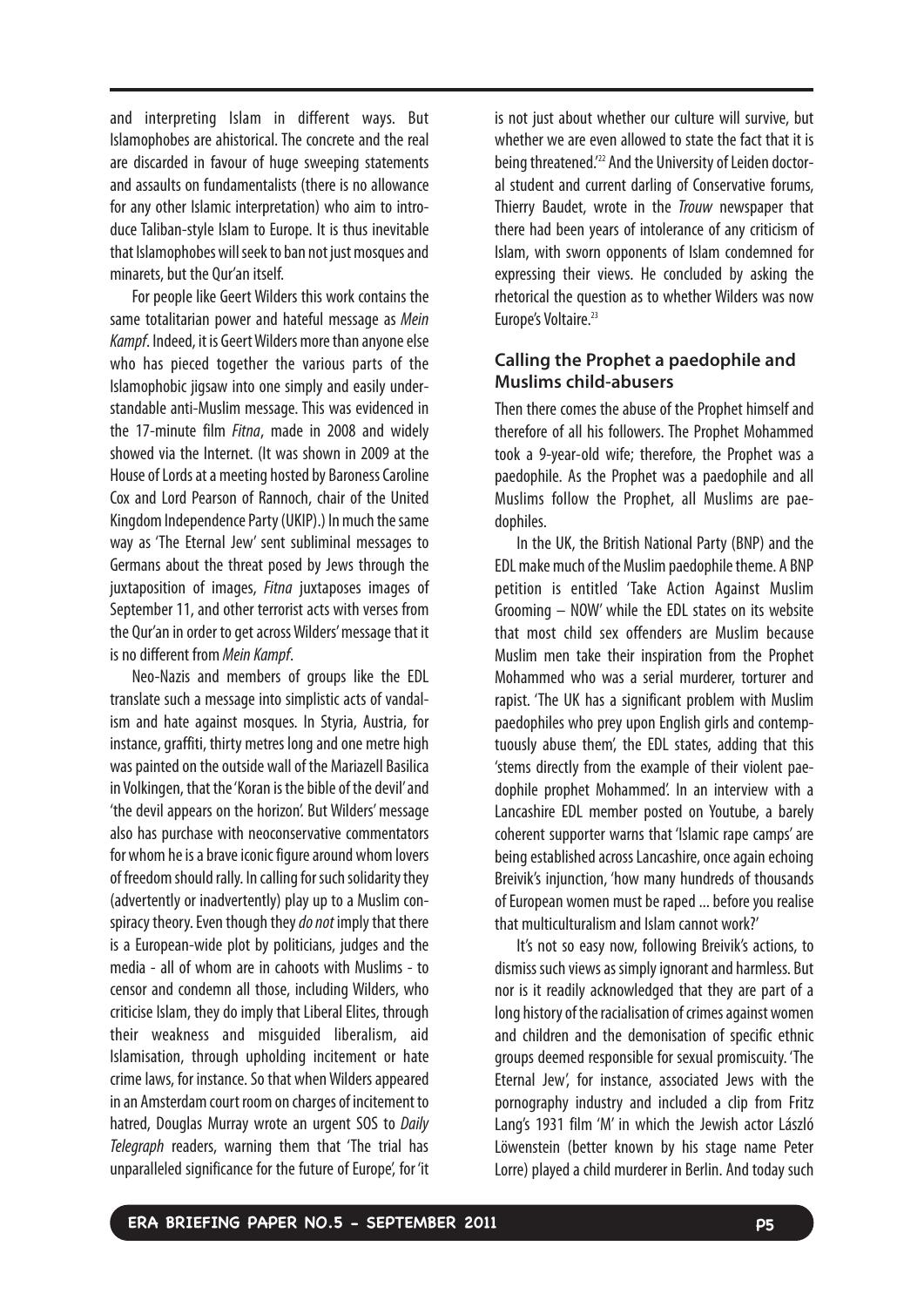views are in danger of travelling from the far Right to the mainstream, thanks to intervention by the extreme Right and those conservatives, liberals and dogmatic secularists, who believe that an absolute right to free speech frees them to mock and abuse Muslims without fear of prosecution.<sup>24</sup> Murray's *Telegraph* columns and his numerous public speeches are peppered with references to the stupidity of his opponents. Ridiculing an advertising campaign on a Muslim website aimed at promoting the message that Islam is a peaceful religion, Murray tells Telegraph readers that 'The site is well worth a visit. Its "Who was Muhammad?" section is particularly delicious. There are sections on Mohammed "the orphan", Mohammed "the shepherd" and Mohammed "the husband". There are, sadly, no sections on Mohammed "the war criminal"or Mohammed "the close friend of a little girl".<sup>25</sup> So here we are again, back once more, albeit more discreetly, to the Prophet as paedophile.

But Douglas Murray is only one of many radical European conservatives and other freedom of speech absolutists who believe that 'Muslims of Europe have let down Europe'. The way to rectify this is for every Muslim to accept that 'you have no right in this society not to be offended ... you have no right to have more ... hate crime laws, or hate speech laws just to defend Islam'because 'a society in which even your deepest feelings can be trodden upon is the only society worth living in.'26 Geert Wilders led the way in testing the incitement laws and, through evading conviction, successfully established his right to say exactly what he wanted. Following his acquittal in July 2011 on charges of inciting hatred and discrimination he told the press that it was sometimes necessary to be coarse and denigrating in public debate.27 Another right winger to court prosecution was Elisabeth Sabaditsch-Wolff, an Austrian lecturer and member of Pax Europa who was fined for inciting hatred and 'vilification of religious theories' after comments she made in 2009 in Vienna in a meeting hosted by the extreme-right Freedom Party.<sup>28</sup> Here she described the Qur'an as 'evil', and implied the Prophet was a paedophile. The next to court prosecution was Lars Hedegaard author of Muhammed's Girls: violence, murder and rape in the house of Islam, Chairman of the Danish Free Press Society and a board member of the International Free Press Society. (Other board members include Geert Wilders, Eurabiast Bat Ye'or and counterjihadist Robert Spencer. ) In a December 2009 interview, Hedegaard, then a member of the Danish People's Party,<sup>29</sup> commented that Muslims 'rape their own children. It is heard of all the time. Girls in Muslim families are raped by their uncles, their cousins or their fathers.' He also stated that 'Whenever it is prudent for a Muslim to hide his true intentions by lying or making a false oath in his own or in Islam's service, then it is OK to do it.<sup>730</sup> Another Danish People's Party politician Jesper Langbale leapt to Hedegaard's defence and was also prosecuted (and fined, after the lifting of his parliamentary immunity) for saying that 'Muslims kill their daughters over crimes of honour and then turn a blind eye while they are raped by their uncles'.<sup>31</sup>

In fact, the sexual slurs go back much further than these recent outbursts, and subsequent prosecutions. It was Hirsi Ali who first stated in 2003 that the Prophet by today's standards was a 'perverse tyrant' and a 'paedophile'a claim she repeated in her book Infidel in which she declared that 'If the Prophet Muhammad went to bed with a nine-year-old, then according to Dutch law he is a paedophile.' And in the short film Submission which she co-authored with Theo van Gogh, four short scenes on the plight of Muslim women are depicted - the last of which shows a women raped and impregnated by her uncle but unable to denounce him for that would be to question his honour. Hirsi Ali set the lead for the subsequent discourse adopted by extreme rightwingers across Europe. For instance, in 2008, Susanne Winter, the then head of the Austrian Freedom Party in Graz, repeated Ali's claim that the Prophet should be considered a child-molester, adding that he wrote the Qur'an during epileptic fits.

# **Freedom of speech as absolute freedom**

These extreme-right campaigns intend to push the boundary of incitement laws, in the hope that, if individuals successfully defend themselves against prosecution (as Wilders recently did), freedom of speech will emerge as the absolute freedom, under which all other freedoms will be subsumed. But as A. Sivanandan has warned. 'absolute freedom can lead to absolutism. Hitler used freedom of speech and the democratic process to end democracy. The fascist parties of Europe today have the same strategy.<sup>'32</sup>

There is a thin line between legitimate, robust but offensive criticism and illegal racial incitement– of which people like Hedegaard and Wilders appear to be aware. But the neoconservatives and the free speech absolutists, apparently without compunction, egg them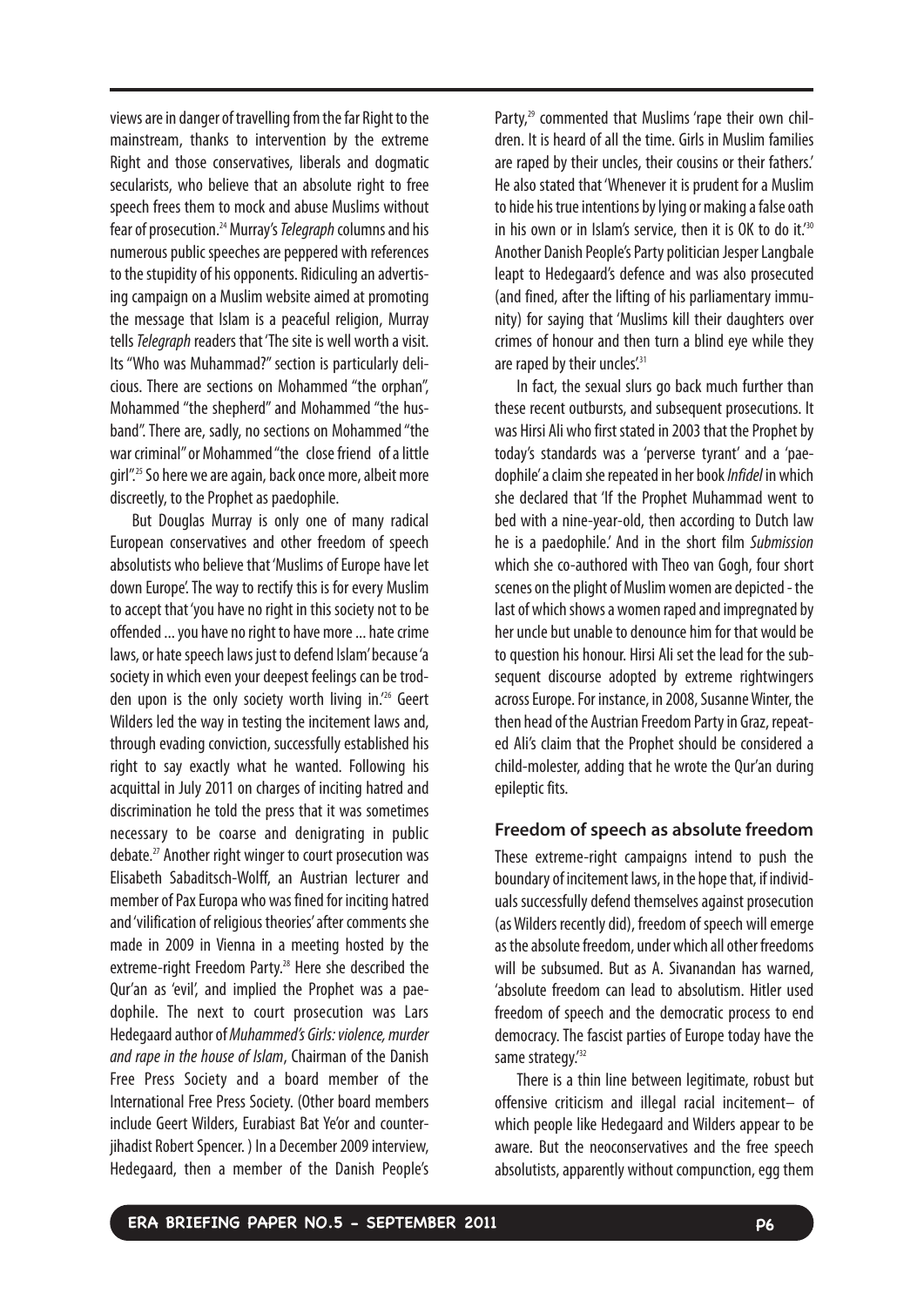on. For it is they who elevate an issue or story from basic provocation to, on the one hand, the 'noble' cause of free speech, or on the other hand, the patriotic duty of public intellectuals to stem civilisational decline. As Douglas Murray puts it: 'Europe can only save itself, if it unambiguously stands up for its values and rediscovers absolutism in defence of these values.<sup>'33</sup>

In the name of freedom of expression, the extreme Right seeks to wrong-foot the offended, provoke them into a 'violence of the violated'<sup>34</sup> which can then be used to justify a further clampdown on civil liberties.<sup>35</sup> In this it is aided by neoconservatives contempt for liberalism. It's hard to see anything noble in Hedegaard's claim that Muslim men rape their children, but, true to form, Spectator columnist Melanie Phillips rushes to the side of a persecuted 'campaigner for freedom of speech' who is being burned at the 'legal stake for heresy'by the 'Danish thought police' while progressives, in cahoots with radical Islamists, are 'either helping pile up the faggots for their fire or looking the other way.<sup>36</sup> In this way, speaking out provocatively is presented as the work of brave members of the intelligentsia whose commitment to freedom stands in direct contrast to the wishy-washy behaviour of weak liberals and cultural relativists who practise the 'self-censorship' that emerges from fear of Islam. Themselves deploying a writing style that is both aggressive and confrontational, these 'brave' intellectuals warn us repeatedly that intolerance and aggression are in fact associated with Islam.<sup>37</sup> Meanwhile, prosecutions of Wilders and Hedegaard are cited as evidence of a totalitarian system where a triumvirate - the political, law and order and media class - appeases Islamo-fascists. Or, as Elisabeth Sabaditsch-Wolff, describing her prosecution in Austria, put it 'The political process is more effective than the methods of the Nazis, the fascists or the Communists because it is carried out smoothly and peacefully. No need for the concentration camps, the gulags, the mass graves or the bullet in the neck in the middle of the night.<sup>'38</sup>

For religious Muslims, an attack on the Prophet Mohammed is a profound affront. How far they can laugh it off or stay calm, depends much on their level of confidence as full citizens, secure and safe in an equal, multicultural, multi-faith Europe.

#### **THE UNDERPINNING OF THE CONSPIRACY**

The conspiracy theory that Muslims are out to Islamicise Europe utilises relatively recent concepts and discourses of 'the clash of civilisations', 'Islamofascism', a 'new antiSemitism' and 'Eurabia'. But such concepts, in the UK at least, have been grafted on to the anti-anti-racism and anti-cultural relativism frameworks that were established and normalised by the Thatcherite New Right during the 1980s just as a crude and virulent anti-Arab racism also emerged in the popular press following the oil hike of the 1970s and then local events such as the Iranian embassy siege (1980), the killing of WPC Fletcher outside the Libyan embassy (1984), the Rushdie affair (1989) and the first Gulf War (1991). From the late 1980s and especially after the Rushdie affair, anti-Arab vitriol was to morph into an overtly anti-Muslim racism.

#### **Building on older racisms**

Breivik's manifesto was replete with attacks on the utopian self-destructive fantasy of multiculturalism which holds that all cultures are equal and would, in Breivik's words, lead to the 'entire loss of our civilisations' unless 'destroyed and swept into the dustbin of absurdity where it belongs'. Such views are very familiar to a UK audience. It was essentially during the Thatcher governments from 1979 onwards that key rightwing philosopher-thinkers and ideologically-bound think-tanks, to which ministers were linked, began to embrace and promote a new racism based not on biological superiority but around the dangers in cultural difference.<sup>39</sup> Concepts such as 'the clash of civilisations' had their roots in the kinds of critiques being mounted against 'cultural relativism'and the downplaying of British values by a host of rightwing thinkers collectively described as constituting the New Right. <sup>40</sup> Some of the same New Right figures are active today in defence of the freedom to denounce Islam. For example, Baroness Caroline Cox, co-author of the anti-communist 'Rape of Reason' against teaching at North London Polytechnic in 1975, advisor on education to Margaret Thatcher and the Daily Mail, introducer of a clause on Christian education into the Education Reform Bill, has written and campaigned extensively on behalf of Christian minorities worldwide and was responsible in February 2009 for inviting Wilders to show his controversial film Fitna in the House of Lords. If Paul Johnson, one of Thatcher's closest advisers, was a key columnist on the Daily Mail and Spectator in the 1980s, now it is his son, Daniel, carrying the family's rightist flag as editor of the Social Affairs Unit's magazine Standpoint.<sup>41</sup> It is worth noting that outlets, such as the Spectator, the Sun, the Daily Mail, the Express, Daily Telegraph and the Times which gave prominence to New Right thinking in the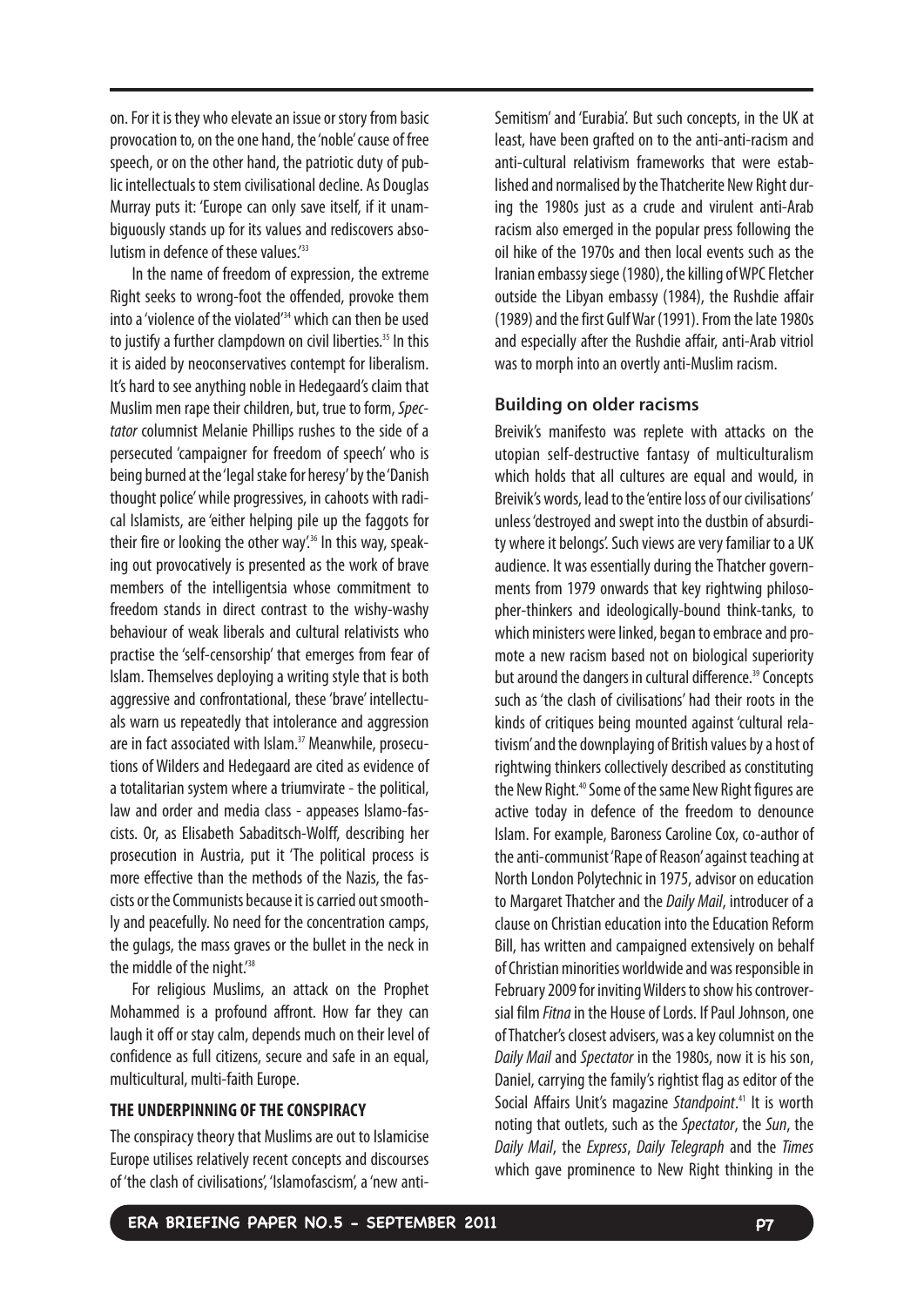earlier period, are those providing space to writers who buy into key aspects of the conspiracy theory, particularly the notion of Eurabia.

The fact that there was an explicit anti-Arab anti-Muslim racism being constructed in the UK, particularly by papers like the Sun for some twenty years, has been largely overlooked by experts researching the rise of counter-jihadist networks and defence leagues today. In the UK, for example, where the EDL was formed in 2009 and targeted the events of tiny extremist Muslim organisations (such as that led by media-hungry fanatics like Anjem Choudary) it has become de rigueur for commentators to divorce its growth from the larger history of racism and fascism in the UK. Instead its rise is solely attributed to 'cumulative extremism'(Islamist extremism sparking off a retaliatory extremism). Such a view is not just ahistorical but provides a very partial context for understanding the appeal of such groups.

For the EDL is a pro-war, ultra-patriotic party, the extremism of which has also been shaped by a generalised populist anti-Arab racism. And now, after eleven years of foreign policy interventions in Muslim/Arab states and successive anti-terrorist laws, there is a much wider popular culture of nationalism and jingoism – with the role of 'our troops' uncritically glorified in the press, on TV and at sporting events.

#### **New context – war on terror**

Indeed, it was September 11 and the war on terror that led, at the level of ideas and discourse, to the creation of 'new' frameworks that essentialise Islam and demonise Muslims. Four are identified below.

**Clash of civilisations**: Naturally, the counter-jihadists fail to grasp the elemental truth that civilisations rise and fall, and none is superior for all time. Instead, counter-jihadists start from the belief of a hierarchy of civilisations, with western European civilisation on the top. Here, they draw on the clash of civilisations thesis which is associated with a group of American academics including Bernard Lewis and Samuel Huntington who, from the 1990s onwards, wrote series of essays in support of American and Israeli foreign policy goals in the Middle East.<sup>42</sup> Bernard Lewis – who went on to develop the 'new anti-Semitism' thesis (see below) - used the term 'Muslim rage' to denote the supposedly essential elements of the modern Arab psyche. Passing off pseudo-psychology as political analysis, Lewis suggested that the backwardness of Arab culture and economy was leading to feelings of enmity and rage directed at American, Israeli and European targets. Lewis' essay 'The roots of Muslim rage' was then taken up by Samuel Huntington who, in a seminal piece in Foreign Affairs (Summer 1993), argued that with the Cold War over, world politics had entered a new phase in which the fundamental source of conflict was not primarily ideological, or economic, but cultural with 'the principal conflicts of global politics' occurring between nations and groups from different civilisations. Within this, Huntington gave primary focus to the clash between Islam and the West, concluding that the fault lines between civilisations would be the battle lines of the future. Later, in 'Who Are We? The Challenges to America's national identity', Huntington warned that 'America's Christian, Anglocentric' identity was threatened by the 'Mexicanization' of the population, arguing that 'the mixing of races and hence culture' represented 'the road to national degeneration<sup>143</sup>

Huntington's essay on national identity echoed the fears of the former racial hygienists that inter-racial marriage would lead to poor racial stock. But Huntington and Lewis also re-established the old binaries of Orient v Occident, East v West, Them and Us, whereby vast geographical, cultural and political expanses are reduced to two imagined cultural regions. There is no complexity in Huntington and Lewis' vision, and it is not difficult to see how, embedded within their frameworks, a continuation of the old colonial mentality whereby the rational and individualistic culture of 'the West' is treated as 'an exception in the history of mankind' at the same time as 'Islam is treated as a pariah in the history of religions, just as Europe and the West did so well in the past with Judaism<sup>'44</sup>

Some centre-right European political leaders have embraced the clash of civilisations theme, notably the Italian prime minister Silvio Berlusconi and the current Danish interior minister Søren Krarup who described the invasion of Iraq in 2003 as resulting from the 'opposition between Christianity and Islam, between the West and Islam'. Krarup has also compared the fight against Islam with the fight against Nazism in Germany in the 1930s.<sup>45</sup> **Islamofascism**: Another similarly lazy concept doing the rounds is the idea that one can contract the idea of fascism and Islamic extremism into one idea.<sup>46</sup> The proponents of Islamofascism build on Bernard Lewis' notion of Muslim rage to locate Islamism as – a 'cult of murderous violence that exalts death and destruction and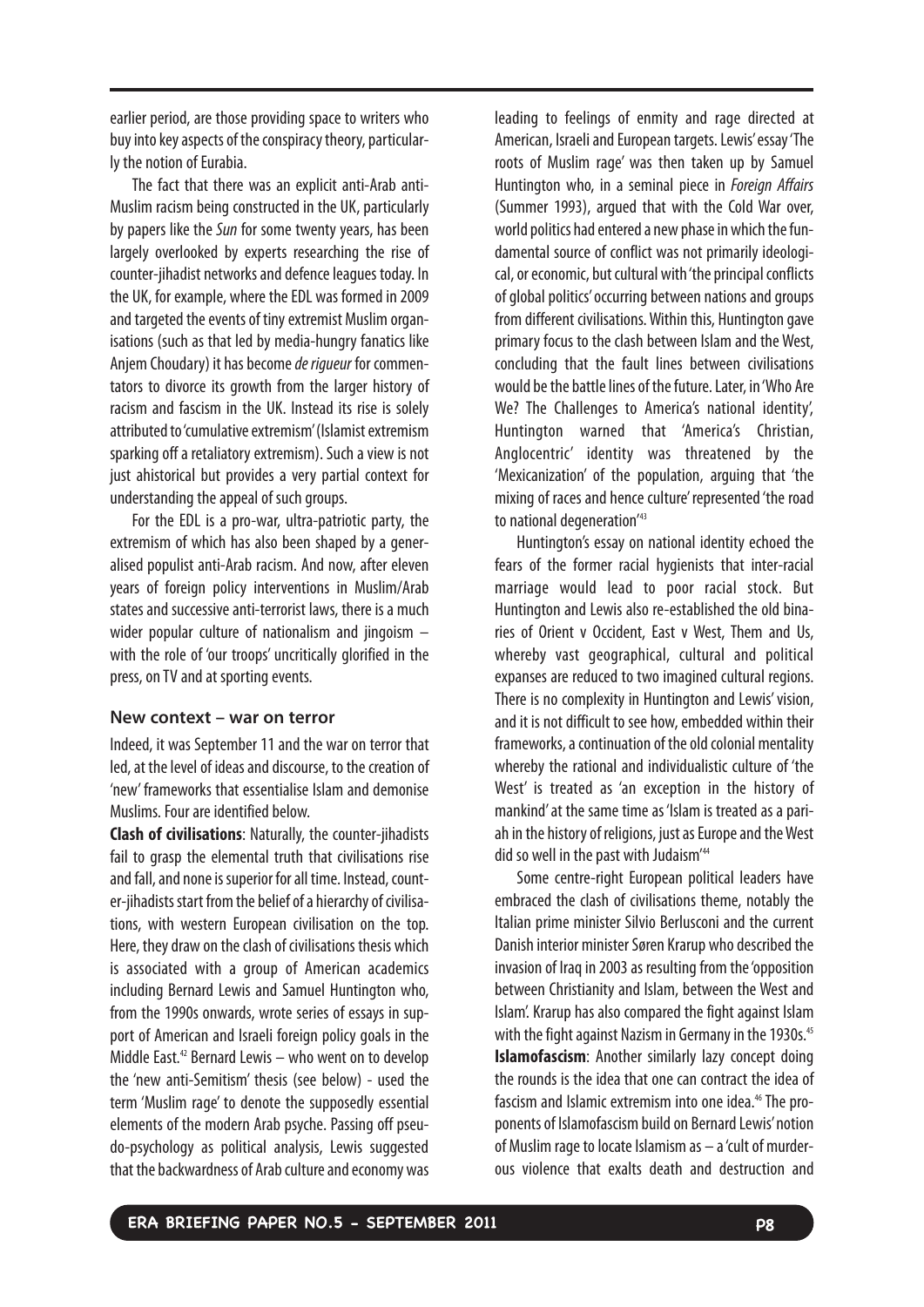despises the life of the mind'. Whereas some (but by no means all) proponents of the Islamofascist thesis do make a distinction between Islamism and Islam, thus insulating the Islamofascism discourse 'from straightforward charges of Islamophobia', $47$  others conflate the terms or link them together structurally. In the hands of the extreme Right and of Christian Evangelicals, however, the Islamofascist thesis can become a direct assault on followers of Islam, described by Geert Wilders as a 'totalitarian ideology rather than a religion' and by Pax Europa as a 'fascistoid ideology'.

Scottish writer Malise Ruthven was one of the first to use the Islamofascism argument in an essay in the *Inde*pendent in which he drew an analogy between the ideological characteristics of specific Islamist movements from the turn of the 21st century on, and a broad range of European fascist movements of the early 20th century. The notion that the fight against Islamism was equivalent to the fight against fascism was then popularised by US President George Bush – another Evangelical Christian - who described the wars in Afghanistan and Iraq as just wars in the same way as the Second World War had been a just war in the fight against fascism.

In 2008 the US Department of Homeland Security dropped the 'Islamic fascist' term, stating also that pejorative terms like Islamofascism should be avoided as they were tending to confuse the war on terror with the war on Islam.<sup>48</sup> Nevertheless, neoconservatives like Douglas Murray, and journalists, like Nick Cohen (Observer), Martin Bright (Jewish Chronicle), Andrew Gilligan (Daily Telegraph) continue to use the misleading term, as do Christopher Hitchens and Glenn Beck (Fox TV) in the US and, in Europe, Bernard-Henri Lévy, Michael Onfray and André Glucksmann.

Islamofascism as an idea has had two other important implications. First, because its proponents confuse political Islam with Islam as a religion, they go on to suggest that in the fight against the religion – transformed in their minds into a totalitarian political system -one must stand up for Israel, as Israel lies at the epicentre of the fight to defend western civilisation. (Israeli methods of maintaining control in the Occupied Territories are applauded, with the Israelis seen as demonstrating civilisational pride and vigour.) To defend Israel, therefore, is to prevent the spread of Islamofascism.

Second, it is through the Islamofascist idea that the extreme Right has gained otherwise unlikely allies -

dogmatic secularists and identity-bound feminists. Both groups have strong feelings against religion and are sometimes open to simplistic and ahistorical arguments. In Belgium, the journalist Claude Demelenne (editor of Le Journal de Mardi), the Liberal MP Alain Destexhe (Mouvement Réformateur) and the feminist Nadia Geerts want to extend the fight against Islamofascists, to incorporate the Left's 'Islamo-gauchistes'. Thus, those who oppose the war in Iraq, defend Palestinian rights or campaign against the anti-terror laws are portrayed as leftwing sympathisers of radical Islam who should be subjected to an equivalent of the German Berufsverbot (which blacklisted communists and kept them from employment in government service).

**The new anti-Semitism**: Alongside the Islamofascism thesis goes the idea of a new anti-Semitism emanating from a hostility to Zionism (and Israel) from within the Left and the Arab world. Some of the cruder Frenchspeaking proponents of the new anti-Semitism thesis, like Claude Demelenne in Belgium, or Alain Finkielkraut in France, then project this new anti-Semitism thesis on the deprived banlieues of France and inner areas of Brussels. Finkielkraut is author of the 2003 text, Au nom de l'autre: reflexions sur l'antisemisme qui vient, published by Gallimard. A frequent theme of his writings is the anti-Semitism of second- and third-generation North African youth, creating the impression that they are the sole carriers of anti-Semitism, thus obscuring the fact that anti-Semitism is a problem for the whole of society. He goes on to link anti-Israeli, anti-American attitudes to the idea of a 'reverse racism' – presenting the majority French white community as the true victims of the racism, arguing that 'Francophobia is spreading like Judeophobia, and cannot be differentiated from it'.49

Bernard Lewis' 1986 text Semites and Anti-Semites (1986) provides scholarly backing for the notion that widespread hatred of Jews in the Arab world predated 1948 and the creation of the state of Israel. Bernard Lewis' book demonises Arab nationalism by asserting that the anti-Zionism that developed in the Arab world at the time of the creation of the state of Israel grew out of an earlier anti-Semitism. He treats anti-Zionism in the Arab world (intensified by the humiliation of Israeli military victories) as though it was a continuation of the anti-Semitism of the Nazis which led to the Holocaust. (Prior to this, the French philosopher Pierre-André Taguieff had also connected 'la nouvelle judéophobie' in the Arab-Muslim world to the 1967 Six Day War, and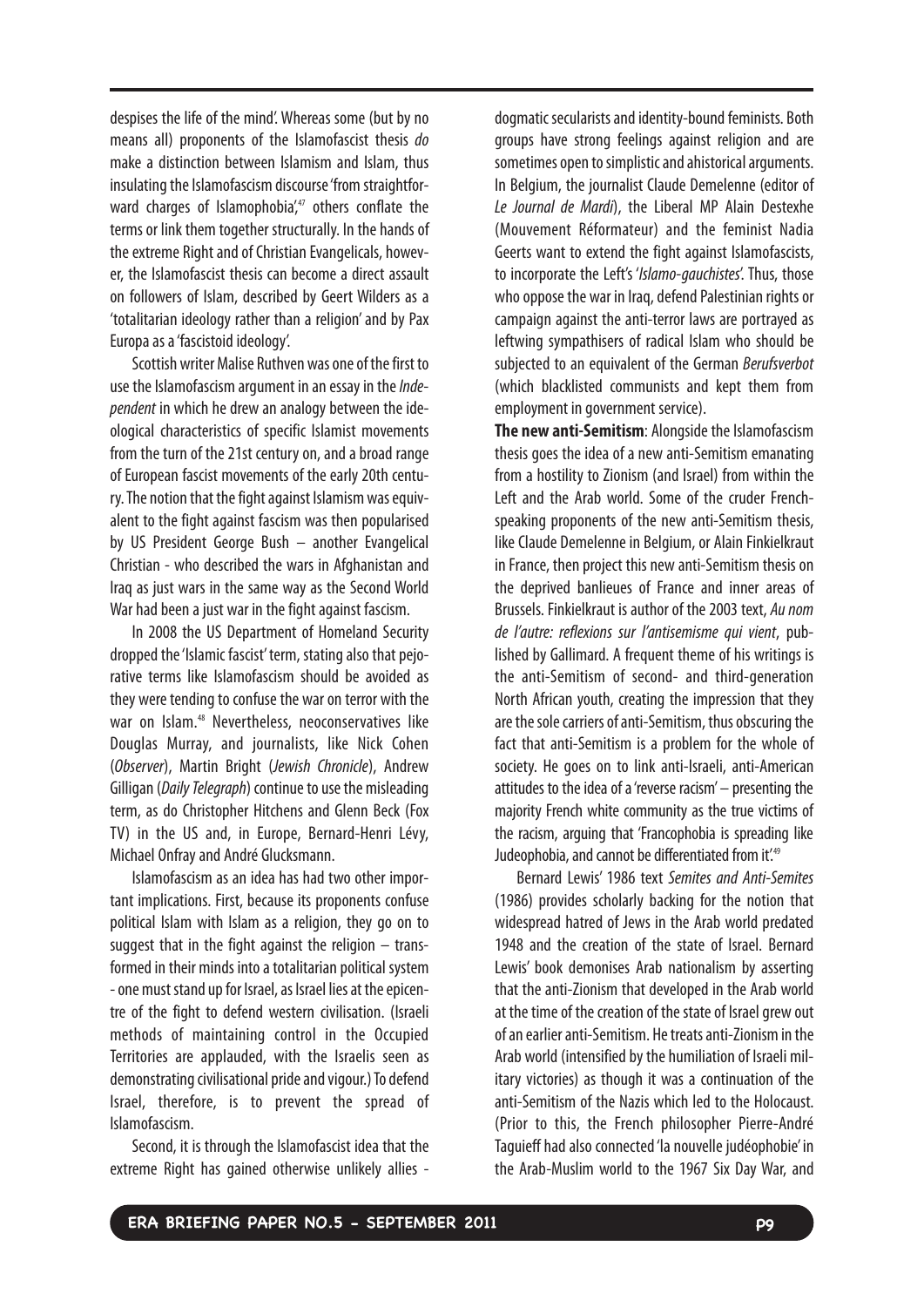gone further to link anti-Semitism to anti-racism and anti-nationalism.)

Fortunately, there is now a growing body of scholarly work that critiques the 'new anti-Semitism thesis' and the work of Taguieff and Lewis for distorting the recent history of the Middle East.<sup>50</sup> And the destructive impact of the thesis on European scholarship on contemporary anti-Semitism has been noted by Antony Lerman, a former director of the Institute for Jewish Policy Research. He points out that as the new anti-Semitism thesis has emerged, scholarly research on contemporary anti-Semitism has become 'virtually non-existent' ensuring that no material basis upon which to fight anti-Semitism can be created.<sup>51</sup> It is a point that is very pertinent to IRR's current research on the rise of far-Right violence across Europe. We find that extreme Right anti-Semitism is increasing, particularly in Hungary and Poland, but also in Greece and in some parts of eastern Germany. This is in part because a generalised discourse about 'enemy aliens' is triggering off the classical anti-Semitism of the far Right resulting in attacks on synagogues and Jewish cultural centres. (See Appendix 2)

Meanwhile, and somewhat ironically, some members of extreme-right organisations, with a history of classical anti-Semitism, act today as though they were the sole legitimate defenders of Israel! By so doing, they try not only to erase their controversial history but also to win over new constituencies. These include Europe's Jewish communities, whom they seek to include in their campaigns against mosques and minarets, and their call to stop immigration from the Muslim world, on the grounds that 'millions of Muslims, including Arabs, who immigrated to Europe' bring with them their hatred of Israel in particular and of Jews in general'.52 Both neoconservative political commentator Broder in Germany and populist Wilders in the Netherlands have specific messages for Jewish audiences, even though their tones differ. Broder argues for an end to Muslim immigration to Germany and supports Thilo Sarrazin's thesis outlined in Deutschland schafft sich ab (Germany abolishes itself) that a once great nation is now at risk of descending into idiocy as immigrants (i.e. Turks) are genetically of lower intelligence and have higher fertility rates. But he speaks in classic Spenglerian terms, describing Europe as a doomed continent, and implying that the fight is already lost. <sup>53</sup> Wilders, on the other hand, exhorts his audience to be 'warriors for good', 'let us no longer be afraid', to heed the 'battle cry' and 'wake up ... Islam is at your gate'. And he encourages young Jews to identify themselves as the victims of Muslims whom he claims are overrunning the streets of Amsterdam, unleashing hate crimes that force 'Jews to emigrate'.' But I say: Jews must not leave: violent Muslims must leave<sup>'54</sup>

**Eurabia**: In several web postings, Breivik proclaimed his belief in Eurabia. The Eurabiast framework, which was analysed in depth in Race & Class by the journalist Matt Carr,<sup>55</sup> embraces the conspiracy theory that Muslims are out to Islamicise Europe and is hence much admired by counter-jihadists. Giselle Litmann (who writes under the pseudonym Bat Ye'or or Daughter of the Nile) argued in Eurabia: the Euro-Arab Axis (2005) that a secret project existed between European politicians and the Arab world for the 'Islamisation of Europe', the purpose of which was to destroy America and Israel, with Europe, a doomed continent on the brink of cultural extinction in the face of a relentless and coordinated campaign of domination by Muslims to transform it into an Islamic colony called Eurabia. In this colony, Europeans would be turned into the slaves of Muslims and forced into a state of subject status – in accordance with the 'dhimmi' or treaty enforced on the 'Peoples of the Book' during the Islamic caliphate. 'What first began as an outlandish conspiracy theory has since become a dangerous Islamophobic fantasy which has moved ever closer towards mainstream respectability', states Matt Carr. The fact that elements of the Eurabia concept have been adopted by mainstream writers such as Melanie Phillips, Douglas Murray, Mark Steyn and Niall Ferguson in the UK, and, in other European countries, by Hirsi Ali, Alain Finkielkraut, Bernard-Henri Lévy, Henryk M. Broder and the late Oriana Fallaci, is cause for concern.

The Eurabia theory, in the hands of Geert Wilders, continues the view, articulated in 1968 by Enoch Powell in his Rivers of Blood speech, that aggressive minorities are out to dominate the majority. Hence Wilders warns of Islamisation via conquest, and conquest through immigration. In many ways the descriptions of Eurabia parallel classic criticism of Jews within anti-Semitism quite ironic given that the four frameworks identified here are tied up with unqualified support for the state of Israel, the last line of defence against Islamisation.

The parallels with anti-Semitism is a point made forcefully by Matt Carr, who points out that Jews in Victorian Britain were thought to harbour a secret ambition to subvert, dominate and possess. Carr also points out that 'the fear of cultural and racial extinction has a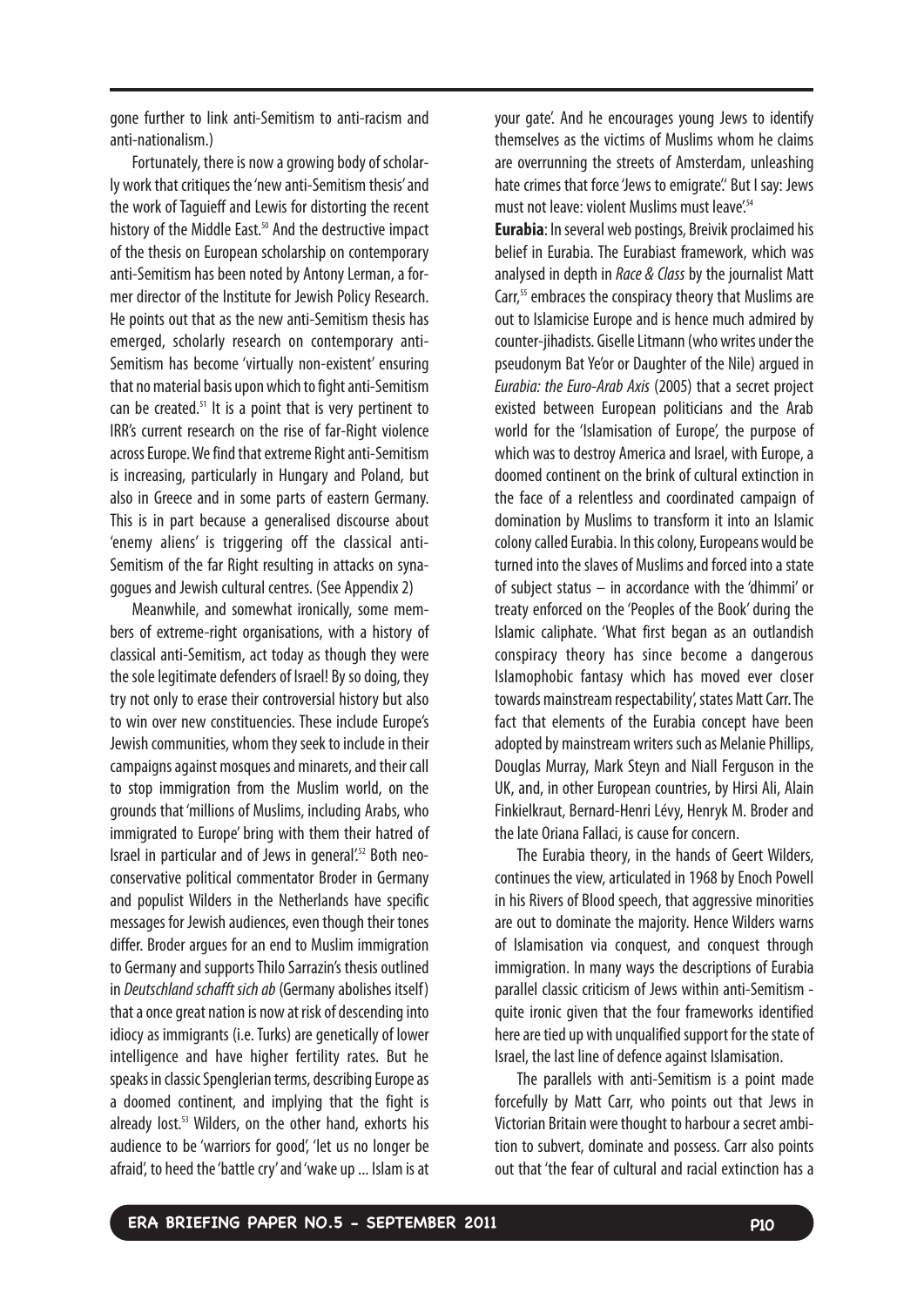long pedigree in European history', traceable back to the 'racial Darwinism of the nineteenth century, and articulated by writers such as Count Joseph-Arthur de Gobineau, who argued that only races that maintained their racial purity would survive.

# **Special thanks to Jenny Bourne, Sibille Merz for research on Germany and Naba Al-Ahi for information on the Netherlands.**

#### **FOOTNOTES**

**1** 'Anders Behring Breivik was in contact with the EDL', Searchlight press release, 25 July 2011. See also 'Far-right terror attacks in Norway', Searchlight, No 434, August 2011. Other articles analysing Breivik's views that I have drawn on are Andrew Brown, 'Breivik is not a Christian but anti-Islam', Guardian,24 July 2011, Matt Carr, 'Far right blames BBC for ignoring Breivik's beliefs', The Fire Post Online, 3 August 2011 and Paisley Dodds, 'European far-right membership rises thanks to global power of social media', Associated Press,19 July 2011.Following the massacre, the ICARE News Service provided an invaluable compilation of the main stories that appeared in the European mainstream press and that of NGOs, analysing the connections between Breivik and extremists in their respective countries.

**2** See Dr. Sabine Schiffer, 'Oslo's Massacre and the Crisis of Islamophobes in Europe'

<http://aljazeera.net/NR/exeres/84C28144-DE61-4933- A600-E0538C96708C.htm>

**3** The Norwegian daily Aftenposten states that Breivik was a paid-up member of the Progress Party from 1999 to 2004, holding membership of its youth section from 1997 to 2007 and chairing a local branch from 2002 to 2004. See Mikael Ekman, 'Terror suspect was member of Nazi web forum', Searchlight No. 434, August 2011.

**4** Views and News from Norway,8 August 2011.

**5** For background on the EDL and Alan Lake see Professor Nigel Copsey, 'The English Defence League: Challenging our country and our values of social inclusion, fairness and equality', Faith Matters, October 2010.

**6** As cited by Unite Against Fascism

<http://uaf.org.uk/2011/07/edl-funder-alan-lake-calls-norway-massacre-chickens-come-home-to-roost>

**7** This is how the *Guardian's* online religious editor Andrew Brown described Robert Spencer's Jihad Watch. See Andrew Brown, 'The poison behind the Ground Zero mosque furore', Guardian Comment is Free, 18 August 2010.

**8** Paisley Dodds, op.cit.

**9** See Claudia Mende, 'Anti-Islamic movements in Germany: "Islamophobic"– and proud of it', The American Muslim,16 April 2010.

**10** As quoted in *The National, 7* February 2011. René Stadtkewitz, a founder of Pax Europa, was expelled from the Christian Democrat Union's parliamentary group in Berlin (and now sits as an independent) after he invited Geert Wilders to speak at a conference on Islam. In October 2010, Stadtkewitz founded the Freedom Party, inviting Wilders and Eliezer Cohen, a former member of the Israeli Knesset for the Yisrael Beiteinu party, to address its founding conference in Stuttgart. Previously, Stadkewitz had been the leader of a protest movement against the building of a mosque in the Pankow district of Berlin. The Freedom Party has since founded a district branch in Hamburg and a regional chapter in Bavaria, where fifty-four members of the Christian Social Union (CSU) helped form the new group. The CSU in Munich put out a press release stating that if the founders of the Freedom Party in Munich did not leave the CSU voluntarily, they would be forcibly expelled. The press release was also critical of Pax Europa, as well as Politically Incorrect. (Neues Deutschland, 6 June 2011) **11** Toby Archer, 'Countering the counter-jihad', RUSI Monitor,

September 2008.

**12** The Swiss-based European Freedom Alliance think-tank officially arranged the delegation to Israel of the extremeright activists who launched the Jerusalem Declaration. According to Spiegel Online (1 June 2011), the delegation's Israeli contact was Ariel Shomer, the head of the cabinet of former president Ezer Weizman. Adar Primor writing in Haaretz (12 December 2010) noted that some of the European parties invited to Israel had strong anti-Semitic roots and that they had come to Israel 'after trading in their Jewish demon-enemy for the Muslim criminal-immigrant model'. Radio Netherlands Worldwide reported (5 December 2010) that Wilders had a 'long and good meeting' in a 'friendly atmosphere'with with the Israeli foreign minister Avigdor Lieberman, and went on to give a speech in Tel Aviv on the subject of Jordan 'the only Palestinian state that will ever be'.

**13** This is one of Geert Wilders' favourite refrains. Wilders also made a speech in Tel Aviv stating that'Jews need to settle Judea and Samaria' [the ancient Hebrew name for the West Bank]. 'Without Judea and Samaria, Israel cannot protect Jerusalem.' See New York Times, 22 December 2010. **14** See Murray's comments on Sunday Morning Live with Susanna Reid, BBC, 1 August 2010.

<http://www.youtube.com/watch?v=kWNNSUt1Nqk> **15** Melanie Phillips, Armchair Barbarism, Spectator,13 March 2010.

<http://www.spectator.co.uk/melaniephillips/6779100/arm chair-barbarism.thtml> Phillips wrote her blog, which referred to the 'moral depravity' of Arab 'savages' after an Israeli family were killed in the West Bank Israeli settlement of Itamar, near Nablus.

**16** The citation from Broder and its significance to Breivik's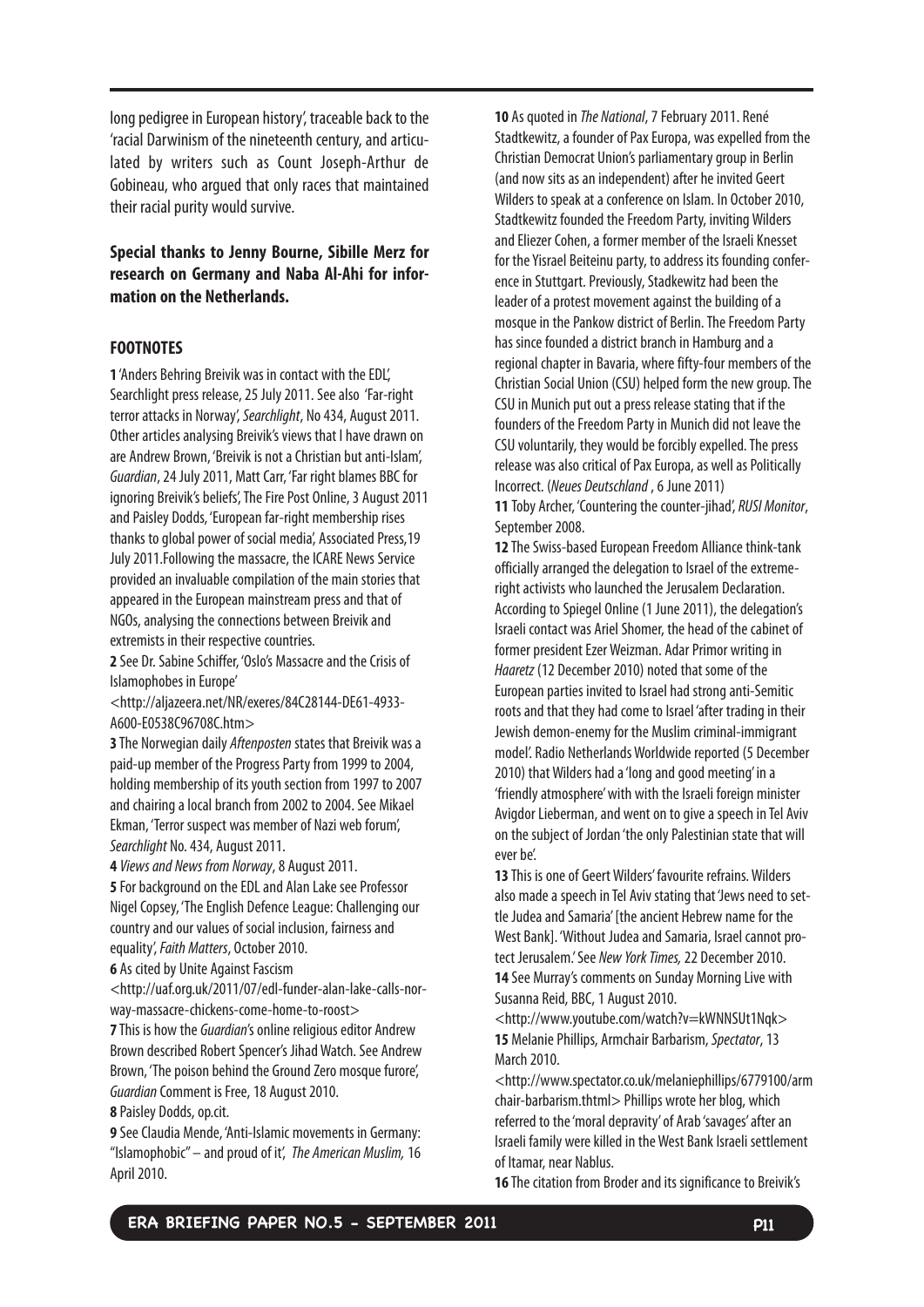manifesto was pointed out by Christian Bommarious, Frankfurter Rundschau,28 July 2011.

**17** Hans Rustad, the site editor at document.no, has been anxious to distance himself from Breivik and downplay his activities on the site. But according to Anne Jensen, document.no – which presents itself as culturally conservative and concerned about multiculturalism - has led increasing agitation against the red-green government, campaigning in recent months against the 'cultural Marxist' Labour Party, and its left-wing coalition partners, the Socialist Left Party, accusing them of being 'traitors' who should be removed from power and brought before a court for allowing immigration and tolerating asylum seekers. Anne Jensen,

'"Cultural conservative" terror in Norway: the background', Searchlight, No 434, August 2011.

**18** As cited by Andrew Brown, op.cit.

**19** A good critique of this close circuit of thought can be found in Rudolph Peters,

'"A Dangerous Book": Dutch public intellectuals and the Koran', European University Institute Working Papers, RSCAS No. 2006/39.

**20** Intelligence Squared Debate, 'Only good can come out of building a mosque in Athens'. See

<http://www.youtube.com/watch?v=qXE7BP0C4VA> **21** The Prague Post,27 July 2011.

**22** Douglas Murray, 'Geert Wilders: on trial for telling the truth', The Telegraph Online, 28 January 2010.

**23** See Thierry Baudet, 'Geert Wilders, a Voltaire for our times?', Trouw,27 June 2011.

**24** In his 2006 Pim Fortuyn Memorial Lecture on Europe and Islam, Murray argued that 'conditions for Muslims must be made harder across board'.

**25** Douglas Murray, 'Mohammed believed in women's rights, says poster campaign. Oh, really', The Telegraph Online, 8 June 2010.

**26** Transcript of complete recording of Intelligence Squared debate, 'Europe is failing its Muslims', Cadogan Hall, London, 23 February 2010.

<http://www.intelligencesquared.com/\_\_data/assets/pdf\_ file/0005/63986/Intelligence-Squared-Debate-Transcript-Europe-is-failing-its-Muslims.pdf>

**27** Dutch News,23 June 2011.

**28** In December 2010 Elisabeth Sabaditsch-Wolff spoke on behalf of Pax Europa and ACT for America at the Alliance of the European Freedom and National Parties Conference in Tel Aviv, declaring 'Israel is an oasis of civilization in a desert of barbarism'. See Elisabeth Sabaditsch-Wolff speaks up for Israel, Jewish Chronicle,10 December 2010.

**29** Hedegaard resigned from the Danish People's Party as a result of the prosecution, claiming he did not want to bring the party into disrepute. He made the comments during an interview with a blogger which was subsequently published on the blog snaphanen.dk. According to Peter Hervik, Lars

Hedegaard has been an active participant in the news media for many years. In August 2002, he co-authored a commentary with Daniel Pipes entitled 'Something Rotten in Denmark' in which they sought to construct urban myths, such as Muslims make up only 4 per cent of the population but the majority of the country's convicted rapists and that Denmark's small Jewish community was living in constant fear of Muslim violence. See Peter Hervik, The Annoying Difference. The Emergence of Neonationalism, Neoracism and populism in the post-1989 world, Berghahn Books, 2011. **30** As cited by Migration News Sheet, June 2011 and Copenhagen Post Online, May 2011.

**31** Copenhagen Post Online, 9 June 2010.

**32** A. Sivanandan, 'Freedom of speech is not an absolute', Race & Class, Volume 48, Number 1, July-September 2006. **33** Douglas Murray, 'What are we to do about Islam?' A speech to the Pim Fortuyn Memorial Conference on Europe and Islam, February 2006.

**34** The term is Sivanandan's.

**35** David Edgar, 'Shouting fire: art, religion and the right to be offended', in Race & Class, Vol 48, number 2, Winter 2006. **36** Melanie Phillips, 'The Danish witch-hunt against the truth-tellers', Spectator, 11 January 2011.

**37** Their lack of self-awareness about their own aggression is a point made by Rudolph Peters, op.cit.

**38** Speech made in Paris at the December 2010 Against the Islamisation of Europe conference organised by the fascist Bloc Identitaire and the leftist Secular Response. As cited in 'When the Islamisation conference applauded Michael Onfray' Les Indigènes de la République, 6 January 2010. **39** See Martin Barker, The New Racism, Junction Books,

1981. At the end of the 1980s, the IRR published 'Racism and the Press in Thatcher's Britain' in which Nancy Murray and Chris Searle showed how a coterie of Conservative thinktanks and like-minded voices in the media were spearheading a New Right attack on cultural pluralism and anti-racism. **40** See for example Anthony Flew, Caroline Cox, Roger Scruton et al in Anti-racism – an assault on education and value, The Sherwood press, London, 1986.

41 A critique of Standpoint and the Social Affairs Unit is provided by Arun Kundnani, 'How are thinktanks shaping the political agenda on Muslims in Britain?', IRR News, 2 September 2008, <http://www.irr.org.uk/2008/september/ak000003.html>. For a thorough overview of Conservative think-tanks see, The Cold War on British Muslims by Tom Mills, Tom Griffin and David Miller, Spinwatch, <http://www.spinwatch.org/images/The%20Cold%20War %20on%20British%20Muslims.pdf>

**42** See Markha Valenta, 'The success of Islamophobia', <http://www.opendemocracy.net/markha-valenta/successof-islamophobia>

**43** Samuel Huntington, Who Are We? The Challenges to America's National Identity, Simon & Schuster, 2004.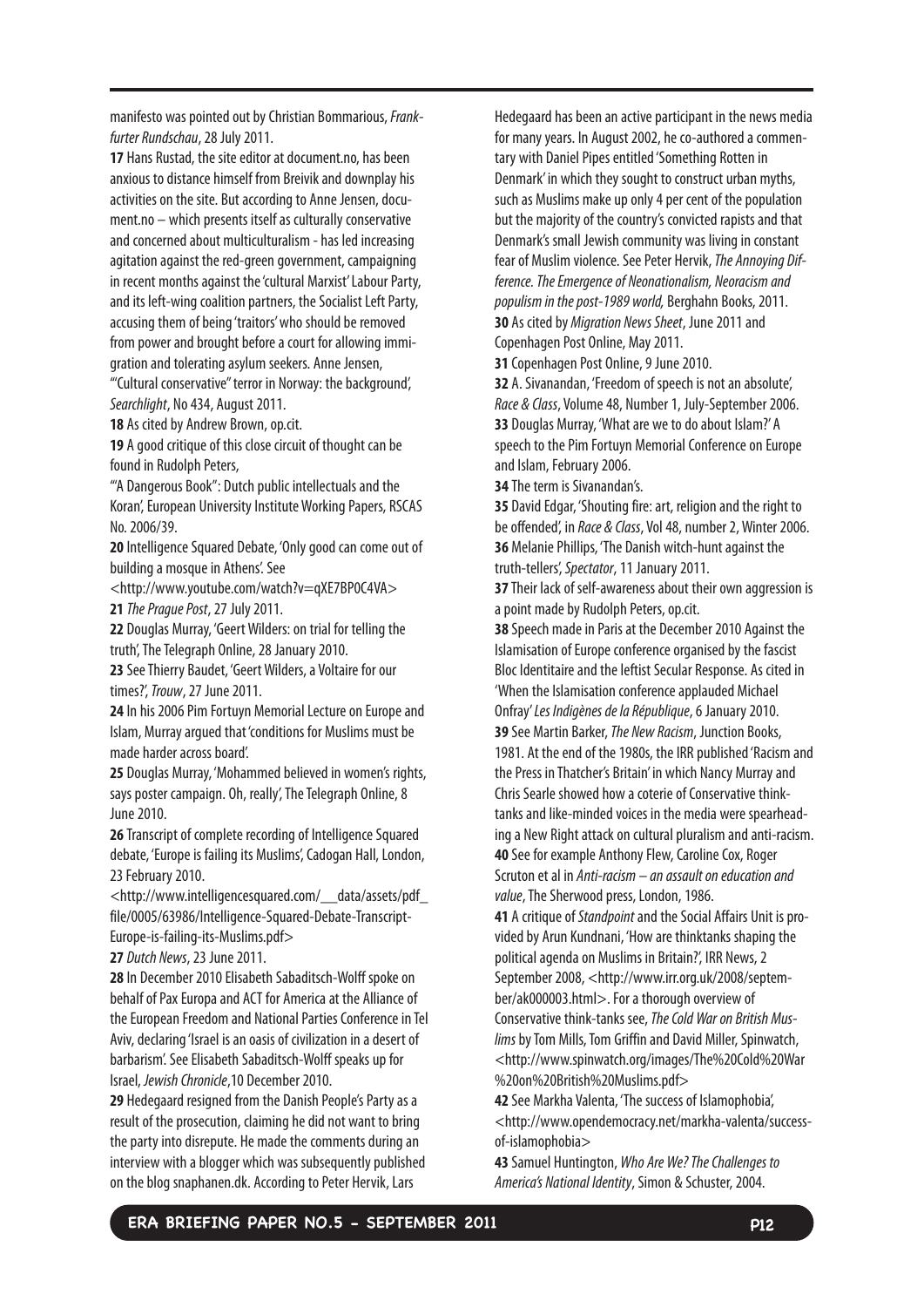**44** Sami Zemni, 'The shaping of Islam and Islamophobia in Belgium', in Race & Class, Volume 53, number 1, July-September 2011.

**45** As cited by Rudolph Peters, op.cit.

**46** I draw heavily here on Arun Kundnani, 'Islamism and the roots of Liberal rage' in Race & Class, Volume 50, Number 2, October-December 2008. Kundnani's piece also provides important insights into the other frameworks I have outlined and I am also indebted to Arun for reading an earlier draft of this article and helping to sharpen the critique. See also Tony Judt, 'Bush's Useful Idiots', London Review of Books, Volume 28, Number 18, 21 September 2006.

**47** Kundnani, ibid.

**48** Markha Valenta, op.cit.

**49** Nouvelobs.com, 2 April 2005.

**50** See for example The Arabs and the Holocaust: the Arab-Israeli War on Narrativesby Gilbert Achcar, Picador April 2011 (which exposes the revisionist nature of the work of Bernard Lewis and others). He concludes that 'Anyone of good faith is capable of distinguishing between Arab silence about – or even outrageously offensive references to – the Holocaust motivated by anti-Zionism and Holocaust denial motivated byanti-Semitism.'Brian Klug, senior research fellow in philosophy at St Benet's Hall, Oxford finds the conflation of anti-Zionism with anti-Semitism defines legitimate criticism of Israel too narrowly and demonisation too broadly, trivialising the meaning of anti-Semitism and exploiting it to silence debate. See Brian Klug, 'The Myth of the New Anti-Semitism', The Nation, 2 February 2004.

**51** Antony Lerman, 'Jews attacking Jews', Haaretz,12 September 2008.

**52** The words are those of Jack Fischel, former chair of history at Millersville University of Pennysylvania. See Fischel, Jack R. 'The New Anti-Semitism', The Virginia Quarterly Review, Summer 2005.

**53** The last days of Europe, a lecture in Maastricht by German journalist and writer Henryk Broder, 14 March 2007 **54** Speech by Geert Wilders, Cornerstone Church, Nashville, 12 May2011.

<http://www.aina.org/news/2011051914958.htm> **55** Matt Carr, 'You are now entering Eurabia', Race & Class, Volume 48, number 1, July-September 2006.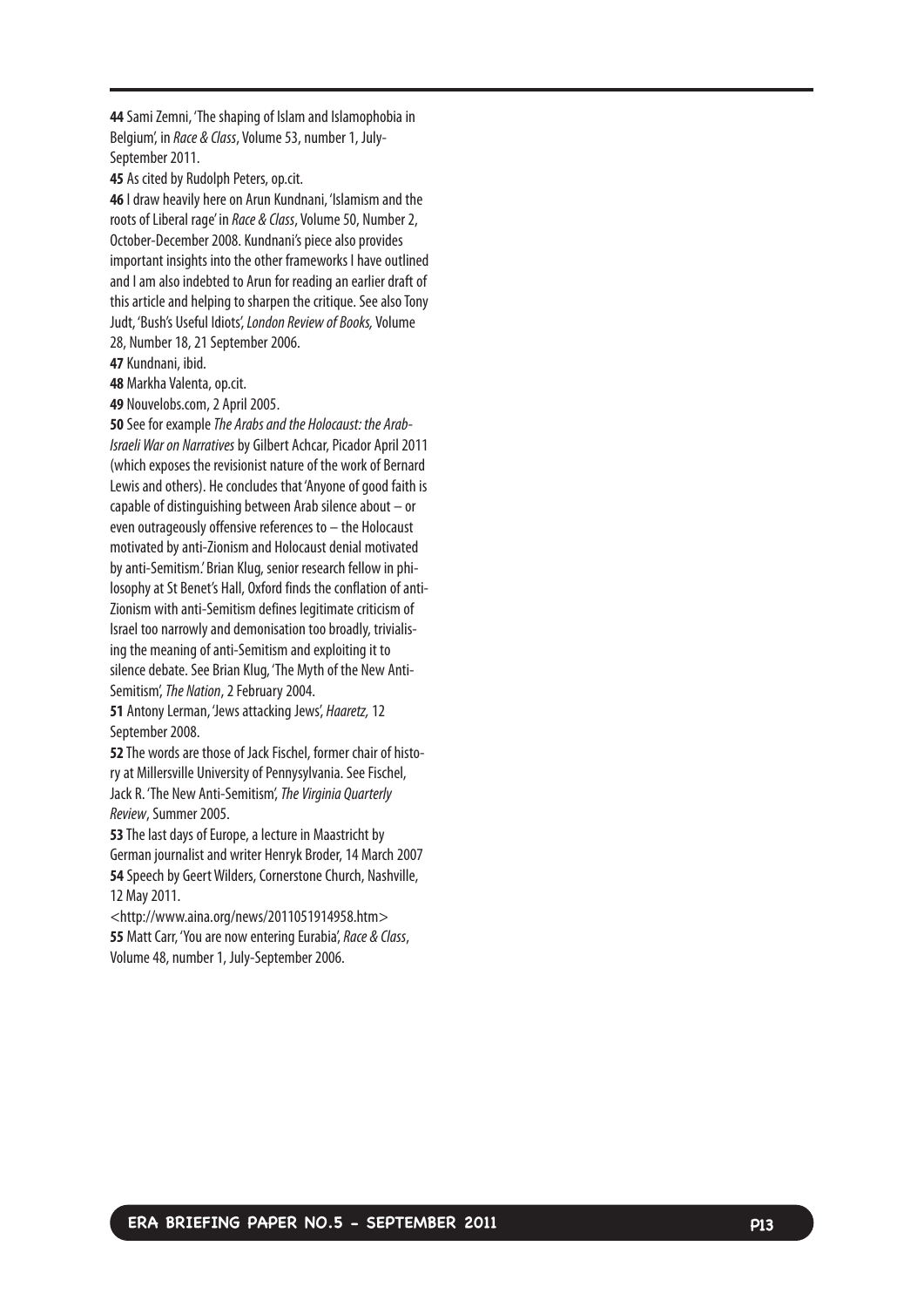# **From parties in Norway**

The Norwegian Labour Party said that a policy of antiracism will serve as its legacy to those killed. Norwegian Conservative Party leader Erna Solberg said that racism and Islamophobia need to be tackled, and that 'the way extreme, anti-Islamic groups refer to Muslims today resembles the way extreme anti-Semitic groups referred to Jews in the decades that led to the Second World War'. The comment facility on an article on the Verdens Geng website, quoting the Conservative Party leader's comments, had to be closed because of a flood of Islamophobic posts from readers.

Siv Jensen, the leader of the anti-immigrant Progress Party, promised a more moderate campaign in local elections in September, calling for a 'new form of debate' and admitting that she might regret certain things she had said in the past about Islam. A number of other politicians came forward to state publicly that they regretted previous statements. They included Ola Borden Moe, deputy leader of the Centre Party, who said that his description of marriage between cousins in the immigrant community as 'inbreeding' was 'objectionable'. (Views and News from Norway,8 August 2011)

# **Official responses from the EU and Council of Europe**

Europol and EU interior ministers pledged to review the dangers posed by far-right extremists within the twenty-seven member states.

EU Commissioner for Home Affairs Cecilia Malmström said that while Breivik's manifesto was clearly written by a disturbed individual, some of his sentiments were not uncommon in contemporary European political discourse. 'I have many times expressed my concern over xenophobic parties who build their unfortunately quite successful rhetoric on negative opinions on Islam and other so-called threats against society'. 'This creates a very negative environment, and sadly there are too few leaders today who stand up for diversity and for the independence of having open, democratic and tolerant societies where everybody is welcome.' (Der Spiegel,27 July 2007)

The Secretary General of the Council of Europe and Norwegian chair of the Nobel peace prize committee, Thorbjorn Jagland, (a former Norwegian prime minister) said that Europe's leaders, including David Cameron, should adopt a more 'cautious' approach when discussing multiculturalism. If they continue to use rhetoric that could be exploited by extremists they would, he said, be 'playing with fire'. Jagland added that, 'We have to be very careful how we are discussing these issues, what words are used. Political leaders have got to defend the fact that society has become more diverse. We have to defend the reality, otherwise we are going to get into a mess. I think political leaders have to send a clear message to embrace it and benefit from it.'(Observer,30 July 2011)

# **From extreme-right and counter-jihadist activists**

# **America**

The website, Gates of Vienna, closed its pages to comments 'due to the unusual situation in which it has recently found itself'. It then issued new guidelines which precluded 'exhortations to commit violence or foment insurrection', commenting that 'at no time has any part of the counter-jihad advocated violence'. Robert Spencer, editor of Jihad Watch and one of the founders of the Stop the Islamisation of America movement, said that 'the blame game'had begun 'as if killing a lot of children aids the defence against the global jihad and Islamic supremacism, or has anything remotely to do with anything we have ever advocated'. (New York Times, 24 July 201, The Fire Post Online, 3 August 2011)

Glenn Beck, Fox TV broadcaster and Tea Party favourite, compared the Norwegian summer camp at Utøya, where the young people were massacred, to the Nazi Party's youth wing. (Guardian,27 July 2011)

# **Austria**

The Freedom Party expelled Werner Königshofer, an MP from the Tyrol, after he compared the acts of Breivik to the 'death of millions of unborn children all over Europe'. Shortly after the massacre, Königshofer placed a message on his facebook page stating that 'The Islamic threat has struck Europe a thousand times more often'. Königshofer, who is to appeal against his expulsion, has been criticised in the past over his facebook page's links with alleged neo-Nazis, in particular with the managers of a neo-Nazi homepage, Alpen-Donau.net. (Austrian Times,29 August 2011)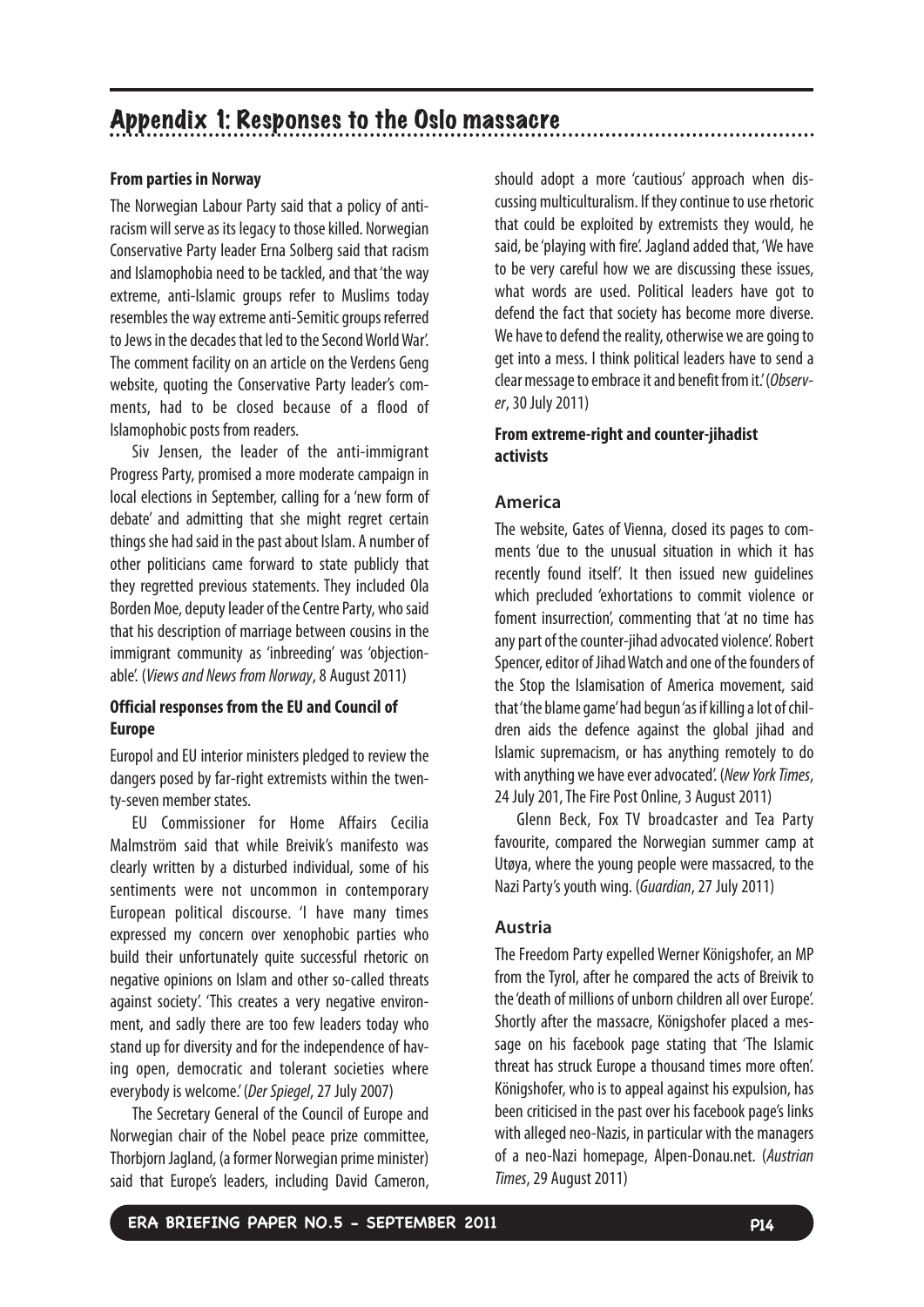#### **Czech Republic**

Neo-Nazis celebrated on the White Media website, thanking Breivik. An article 'In Defence of Anders Breivik' stated that the crimes were more than understandable and that Breivik inspired many other people fighting against multiculturalism. (Romea Online, 27 July 2011)

#### **Denmark**

The Danish People's Party came under criticism for its past rhetoric and leader Pia Kjaersgaard responded by saying that the idea that its politicians could have legitimised terrorism was 'a political fraud. They are using a terrible act to further their own political views'. She criticised leading members of the Norwegian Progress Party for expressions of regret about the tone of the debate about immigration in Norway, saying that such comments were 'alarming' and a 'completely wrong decision'. 'It must be made very clear that the only person responsible for this terrible massacre is the mass murderer; instead of all sorts of people beginning to feel guilt, start soul-searching and I don't know what. Leading politicians in Norway have completely misjudged it'. She continued by accusing Norwegian politicians of 'restricting free speech'. (Politiken, 2 August 2011)

# **Finland**

The anti-immigration website Homma had to be closed down due to the surge in inappropriate messages. The site manager posted a message on its homepage stating that the Norwegian gunman's actions were inexcusable, and differences of opinion should be resolved through open discussion and democratic means. (Helsinki Times, 26 July 2011)

The True Finns chair, Timo Soini, said that the opposition were using the incidents in Norway as a tool to link his party with extremism. (Ice News, 7 August 2011)

#### **France**

Front National (FN) leader Marine Le Pen threatened to take legal action against groups or individuals who claimed that its party's anti-immigrant rhetoric bore some responsibility for far-right violence. The anti-racist NGO MRAP accused the party of nurturing conditions for the attack. Jacques Coutela, an FN candidate in the western region of l'Yonne, was suspended from the FN after an anti-racist organisation launched proceedings against him for incitement to racial hatred. The proceedings related to an article on the massacre entitled 'The suitcase of death' (which Coutela now claims he did not write) which refers to Breivik as 'an icon', 'a resistance fighter' and a 'defender of the West'. The Socialist Party's youth section has alleged that Coutela also sent twitter messages claiming that immigration rates 'explain' the massacre. (RFI,27 July 2011)

Jean Marie Le Pen said that 'The murderous consequences seem to me much more linked to the naivety of the Norwegian state than the madness of this crazy person.' He accused Norway of not handling immigration correctly. (Daily Telegraph,31 July 2011)

# **Germany**

Judith Wolter, chair of the anti-mosque organisation Citizens' initiative Pro Köln said that she was at a loss to explain why the 'psychopathic extremist' Breivik spoke approvingly of Pro Köln's 2008 Anti-Islamisation Congress in his manifesto. As the Taz newspaper exposed the fact that Breivik sent a contact for 'Christians pro Köln' a copy of his manifesto, Wolter complained of a 'campaign against peaceful and law-abiding critics of Islam and patriots'. (Taz,27 July 2010)

#### **Ireland**

Michael Quinn, who describes himself as head of Ireland's leading 'white nationalist' party, the Democratic Right Movement, posted a video web clip in support of the Norwegian massacre and said that he would have 'no problem' with an Anders Breivik-style massacre in the Irish parliament. He said that the young Labour Party activists killed were 'traitors to every nation that they're in because they push the whole time for multiculturalism and mass immigration'. 'So if any of you Labour politicians were killed tough shit, the world is better off without you.' (Sunday World, 7 August 2011)

#### **Italy**

Two Northern League parliamentarians, Mario Borghezio and Francesco Speroni, publicly defended the logic behind the Oslo massacre, leading to a public apology from cabinet minister Roberto Calderoli. Other members of parliament and press are calling for the resignation of both men over the remarks. (International Business Times,1 August 2011)

In an interview with Sole-24 Ore radio, Mario Borghezio said: 'Some of the ideas he expressed are good, barring the violence, some of them are great.' His 'opposition to Islam and his explicit accusation that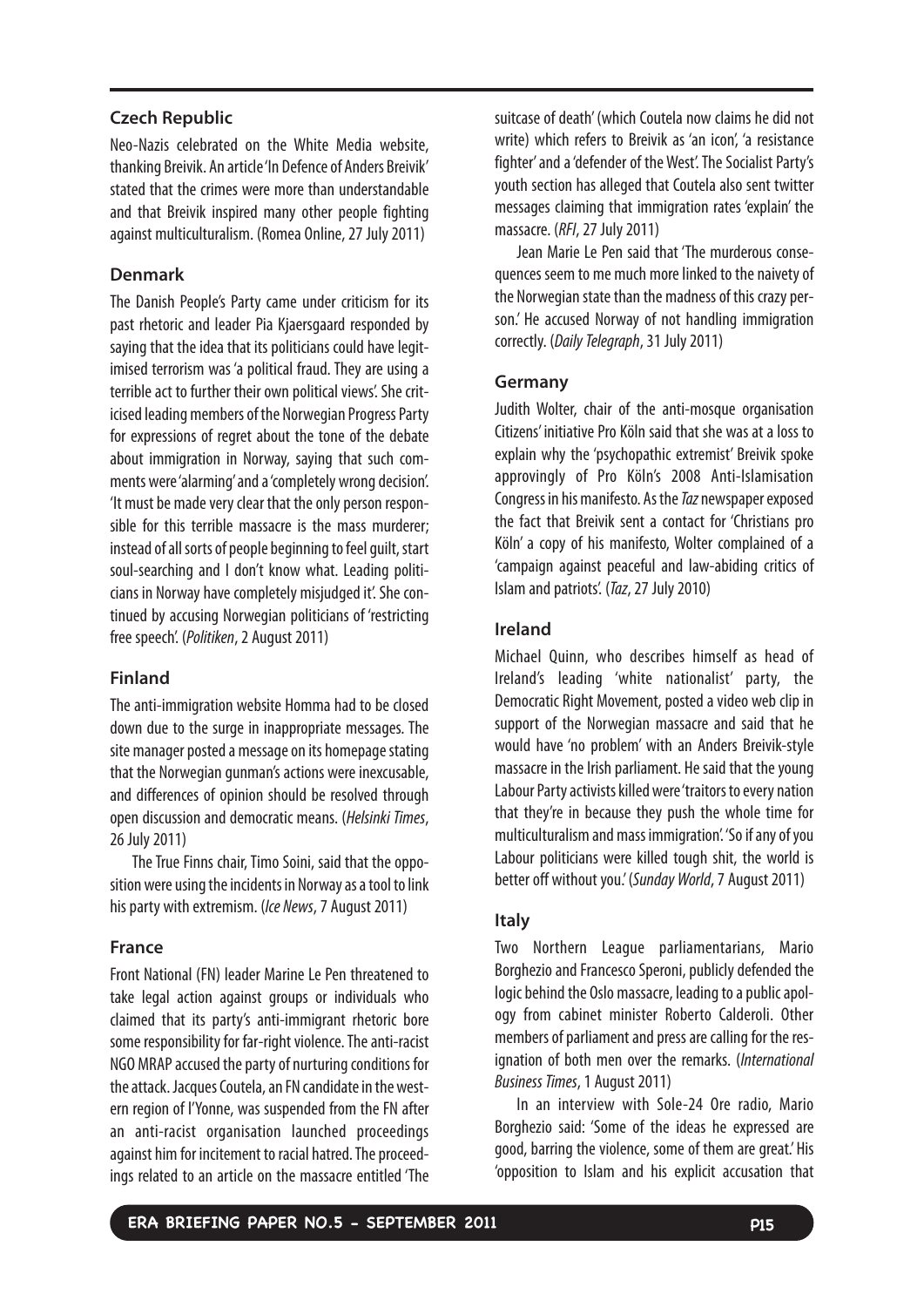Europe has surrendered before putting up a fight against its Islamisation are valid and commendable points'. In a separate interview with the same radio station, Francesco Speroni said 'If [Breivik's] ideas that we are going towards Eurabia and those sorts of things, that western Christian civilization needs to be defended, yes, I'm in agreement. (Spiegel, 27 July 2011)

#### **Netherlands**

As the VVD and Christian Democratic Alliance came under pressure from GroenLinks and the Christen Unie to debate the impact that Geert Wilders'anti-Islam rhetoric is having on Dutch society, Wilders accused the Left of trying to implicate him in Breivik's actions by launching a witch-hunt. Green Left MP Tofik Dibi asked for a parliamentary debate about Wilders and many politicians accused the prime minister Mark Rutte of failing to take a stand. Wilders responded to accusations that his constant referrals to the 'left-wing elite' have helped create the climate in which Breivik acted by stating that 'The truth has to be told because Islam-huggers like [Job] Cohen of the Party of the Arabs [Labour Party] caused the problem and have repeatedly ignored them."I would say to Cohen and the rest of the left in the Netherlands: it is not my words, but your silence about the dangers of Islam which has the negative influence'. (Dutch News, 26 July, 1, 2 August 2011)

Wilders said that he was 'repulsed' by Breivik and that the violent actions of a psychopath were 'a slap in the face for the worldwide anti-Islam movement'. Wilders has in the past attacked the Norwegian Labour Party as well as left-wing multiculturalists whom, in a speech in 2010, he accused of cheering at every new sharia court or mosque. (Radio Netherlands Worldwide, 27 July 2011)

Prime minister Mark Rutte eventually made a statement on 12 August, in which he said that he had been annoyed by the debate and that 'reactions from both sides were untimely and inappropriate'. According to Rutte, the debate was 'going in a direction as if the PVV and Geert Wilders were partly responsible for the attacks. This really makes no sense whatsoever' as 'Geert Wilders had nothing to do with these attacks. They were the actions of a complete idiot'. Mr Rutte added that Wilders recent statement that mosques were 'palaces of hate' was 'a terrible statement' and a 'highly inappropriate phrase'. (Radio Netherlands Worldwide, 12 August 2011.

#### **Sweden**

The Sweden Democrats have distanced themselves from the views of Erik Hellsborn, the Sweden Democrats (SD) representative in Varberg, western Sweden. Hellsborn who told the *Hallands Nyheter* that 'If there hadn't been any Islamisation or mass migration, then there wouldn't have been anything to trigger Behring Breivik to do what he did'. 'The ultimate responsibility is with the perpetrator, but if you are to discuss the underlying reasons which motivated him then it was caused by multiculturalism.'Those who should feel guilt for the massacres, he said, are the 'cosmopolitans' as if Norway had remained truly 'Norwegian' the massacre 'would never have happened'. (Migration News Sheet, August 2011).

#### **United Kingdom**

Stephen Lennon, of the English Defence League, told the Associated Press that 'The fact that so many people are scared – people have to listen to that.' 'People should look at what happened in Oslo and understand that there is growing anger in Europe.''You suppress people's rights you suppress people's voices and people will just continue to go underground – but that doesn't make the problem go away.' 'It's a ticking time bomb ... If they don't give that frustration and anger a platform as such – and a way of getting emotion out in a democratic way – it will create monsters like this lunatic'. (Der Spiegel, 27 July 2011)

EDL financier and strategist Alan Lake wrote on his 4Freedoms website that Breivik 'did this attack to protest against the way that Islam is taking over large parts of Europe. By attacking the leftist politicians that are enabling this, the chickens have actually come home to roost.' (Searchlight, August 2011)

Blogger Paul Weston, a former UKIP parliamentary candidate, blamed the attacks on Jeremy Paxman and the BBC. According to Weston, Breivik 'felt he was no longer represented by the political process; that his opinions either counted for nothing or that he could be jailed for even voicing them.'Weston has in the past contributed pieces to the anti-Muslim website Gates of Vienna; one article was entitled 'Is European Civil War inevitable by 2025'. (Fire Post Online, 3 August 2011)

#### **From neoconservative and other commentators**

#### **Germany**

As many newspapers went through Breivik's manifesto,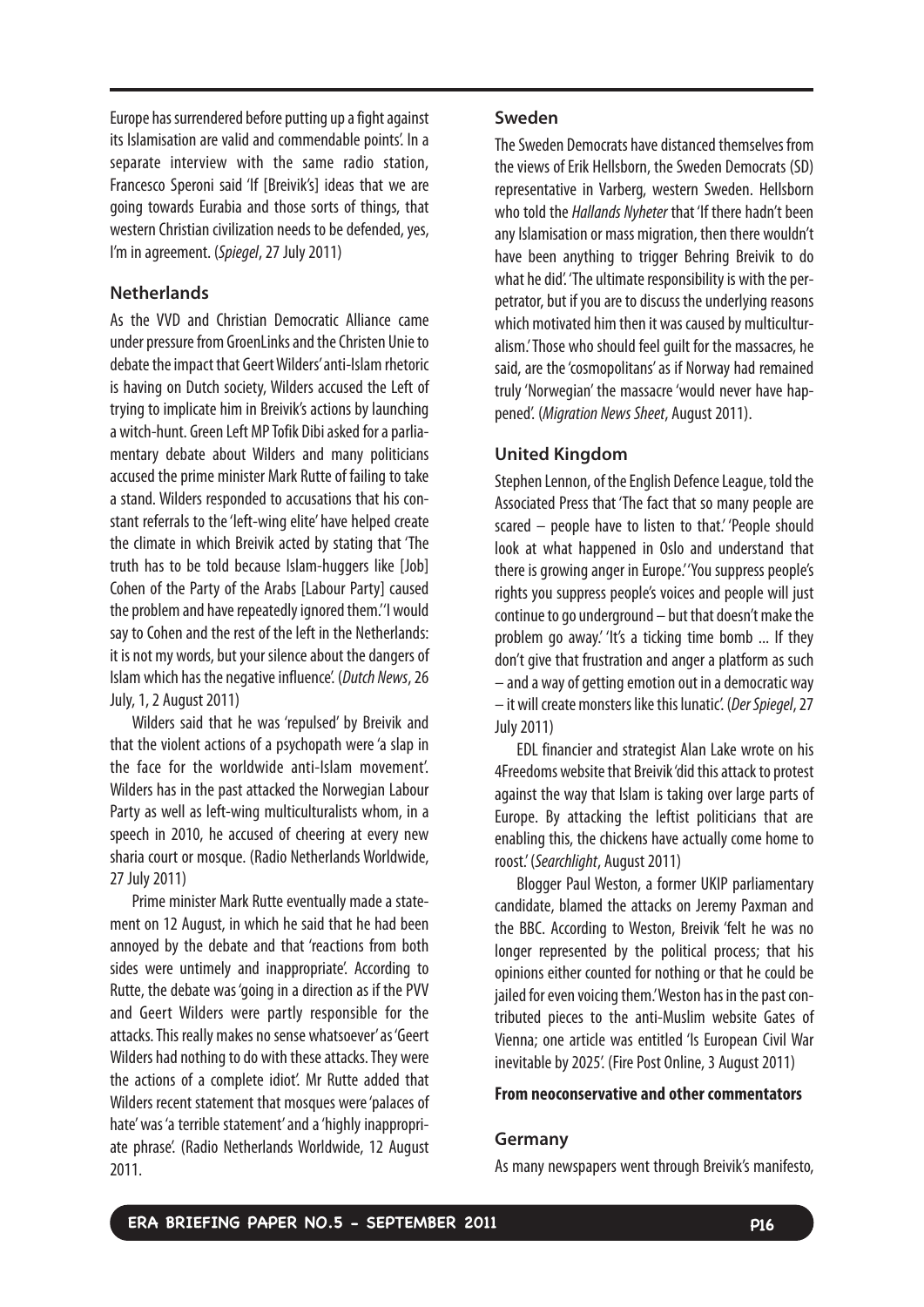and detected similarities between his views and the debate in Germany, Thilo Sarrazin and Henryk M. Broder (cited by Breivik) were forced to defend themselves.

Broder wrote a column on the Antenna of Freedom (reproduced in Die Welt) in which he accused the Left of 'incredible shamelessness' in trying to gain a moral advantage in blaming the Islam critics for Breivik's actions. 'In a society in which everything from alcoholism to climate change must be explained in terms of rational arguments, the fact that Breivik might just have enjoyed killing people cannot be given as an explanation. Breivik is a monster, disguised as a human being, but he is not stupid ... He knew that he would have to legitimise his acts rationally, which he had not only learnt from me and Thilo Sarrazin, but also from Mohammed Atta and Osama bin Laden, from the terrorists of Madrid, London, Mumbai, Bali, etc.' (DieWelt, 25 July 2011)

#### **United Kingdom**

The blogger and Daily Mail columnist Melanie Phillips, cited twic e in B reivik's manifesto, said that those who linked her to Breivik's thesis were indulging in a 'crude attempt to smear me. … The supposed beliefs of Norway massacre's perpetrator has got the left in general wetting itself in delirium at this apparently heavensent opportunity to take down those who fight for life, liberty and western civilisation against those who would destroy it.' (Guardian, 25 July 2011)

Spectator and Telegraph columnist and blogger Douglas Murray said that Breivik was obviously insane and it was senseless to 'search for reason in a mind that was clearly a stranger to it'. He accused 'the left-wing media and politicians' of making 'a great leap towards group blame' and compared Breivik to Islamist extremists. But 'unlike the suicide bombers who get shrines and public squares named after them, Breivik (like the Brick Lane/Soho bomber) will only be memorialised among a sick and c o vert coterie of extremist loners who, though undoubtedly dangerous, speak for no one.' Murray added that while it went without saying that there were ways to discuss immigration, 'in recent years that discussion has not always been as open as it should have been. Policies have not been explained to people and conspiracies have all too often sprung up where frank public discussion and a suitable measured political response could have cut them off at source.' (Spectator, 28 July 2011)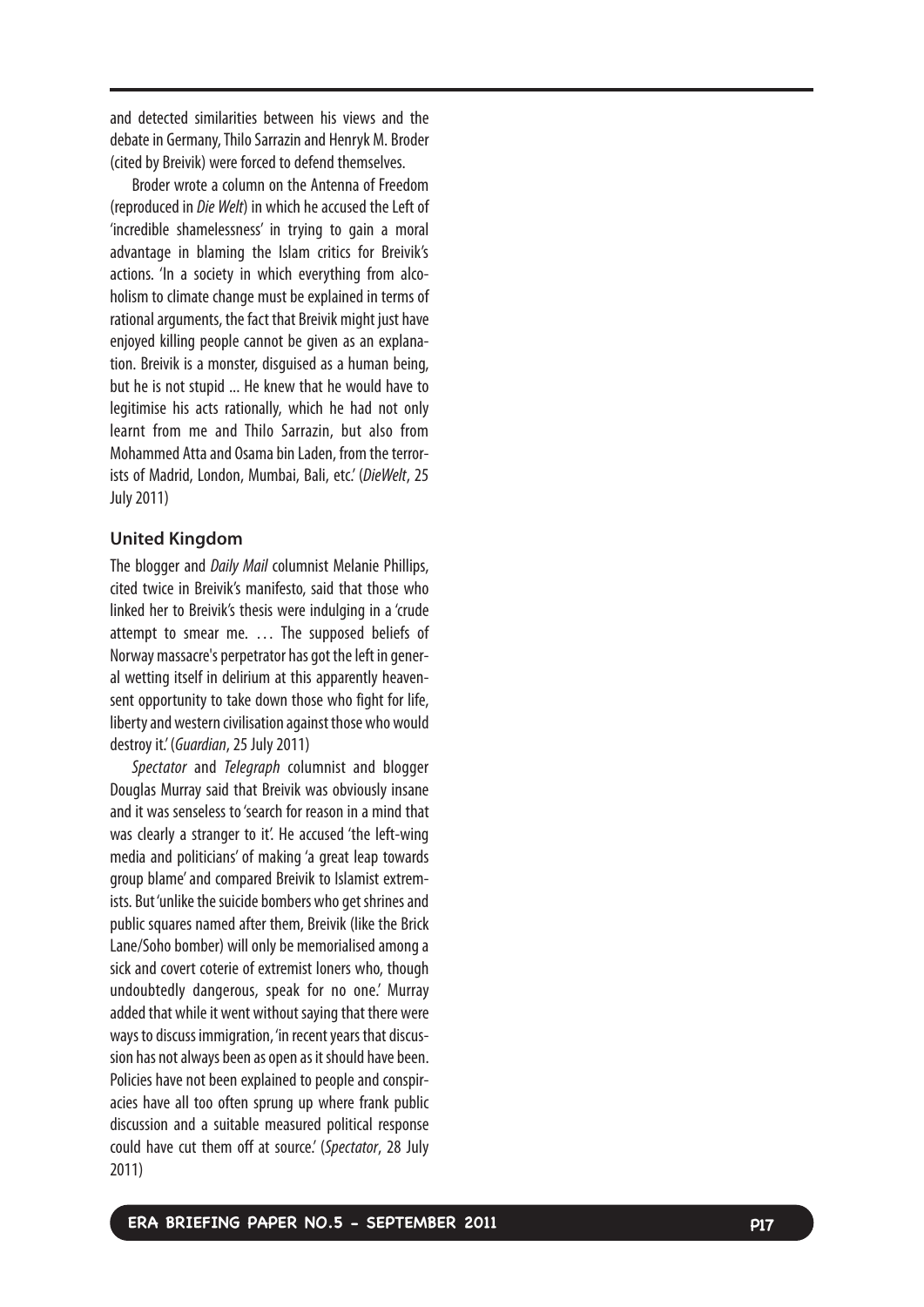# Appendix 2: Documentation of anti-Muslim violence and other related provocations, Autumn 2010-Summer 2011

**The collection by governments and criminal justice systems of data about physical attacks and verbal abuse directed at Muslim targets and motivated by Islamophobia is, regrettably inadequate. This compilation is aimed at providing a snapshot of the extent of the problem. It is not comprehensive but merely includes incidents that have been reported in the newspapers, on NGO press releases, and on the IRR's own racial violence database, throughout 2010 and 2011. In some areas of Europe, desecration of Jewish cemeteries and synagogues, including the placing of pigs' heads at entrances, takes place at the same time as attacks on mosques. Where we feel the violence is related, we have noted it. We have not been able to cover the full extent of discrimination against Muslim women who wear the hijab, but have documented some cases of discrimination at the workplace where we can see a connection to verbal intimidation or physical violence.**

# **Desecrations of mosques, Islamic centres and synagogues**

# **Austria**

■ Graffiti, thirty metres long and one metre high, was painted on the outside wall of the Mariazell Basilica in Styria. It stated, the 'Koran is the bible of the devil' and 'the devil appears on the horizon'. The provincial department for the protection of the constitution and the fight against terrorism investigated. (Austrian Times, 11 October 2010)

# **Belgium**

■ A picture of a pig's head attached to a Crucifix with the inscription 'Mahomet ici repose' (Muhammed lies here) was found at the site of a prospective mosque at Charleroi, southern Belgium. The mayor's office issued a statement saying that opponents of the mosque had left many'unacceptable, intolerable and disrespectful' messages at the site. (Press TV, 20 April 2011)

# **France**

■ In February 2010, the Mouvement contre le racisme

et pour l'amitié entre les peuples (MRAP) issued a press release documenting desecrations at the Great Mosque of Saint Etienne, and mosques at Béziers (Hérault) and at Crépy-en-Valois in the department of Oise, Picardy. (MRAP press release, February 2010)

■ In April 2011, the Collectif Contre l'Islamophobie en France (CCIF) noted that a pig's head was thrown at the door of a mosque in Reims. The police reported that nine suspects were arrested and held on bail in relation to the desecration of Jewish and Muslim cemeteries in Strasbourg. (CCIF communication)

# **Germany**

■ In May 2011, unknown perpetrators sprayed anti-Islamic slogans on the mosque in Dresden. (Bild,18 May 2011)

# **Greece**

■ While mosques were being firebombed in Athens (see below) there was also an increase in anti-Semitic desecrations. The Holocaust memorial in Thessaloniki was daubed with swastikas and anti-Semitic graffiti. (Athens News, 17 August 2010). Jewish cemeteries in Ioannina and Thessaloniki were vandalised, as well as the Holocaust memorial on Rhodes. (JTA News Agency, 25 July 2010).

# **Lithuania**

■ In August 2010, a pig's head was left at the entrance of a synagogue in Lithuania's second city of Kaunas. The incident was described as a neo-nazi provocation. (European Jewish Press Agency, 24 August 2010.

# **United Kingdom**

**The IRR's racial violence database includes incidents of acts of vandalism of Muslim graveyards and desecration of mosques in areas as diverse as London, Cambridgeshire, Surrey and Bristol (South-West England), Luton (Bedfordshire), Milton Keynes (Buckinghamshire), Nottingham (East Midlands), Leeds (Yorkshire) Hartlepool (North-East England) and South Shields (Tyne and Wear). The usual pattern of events is for a pig's head, or a slab of bacon to be placed outside the**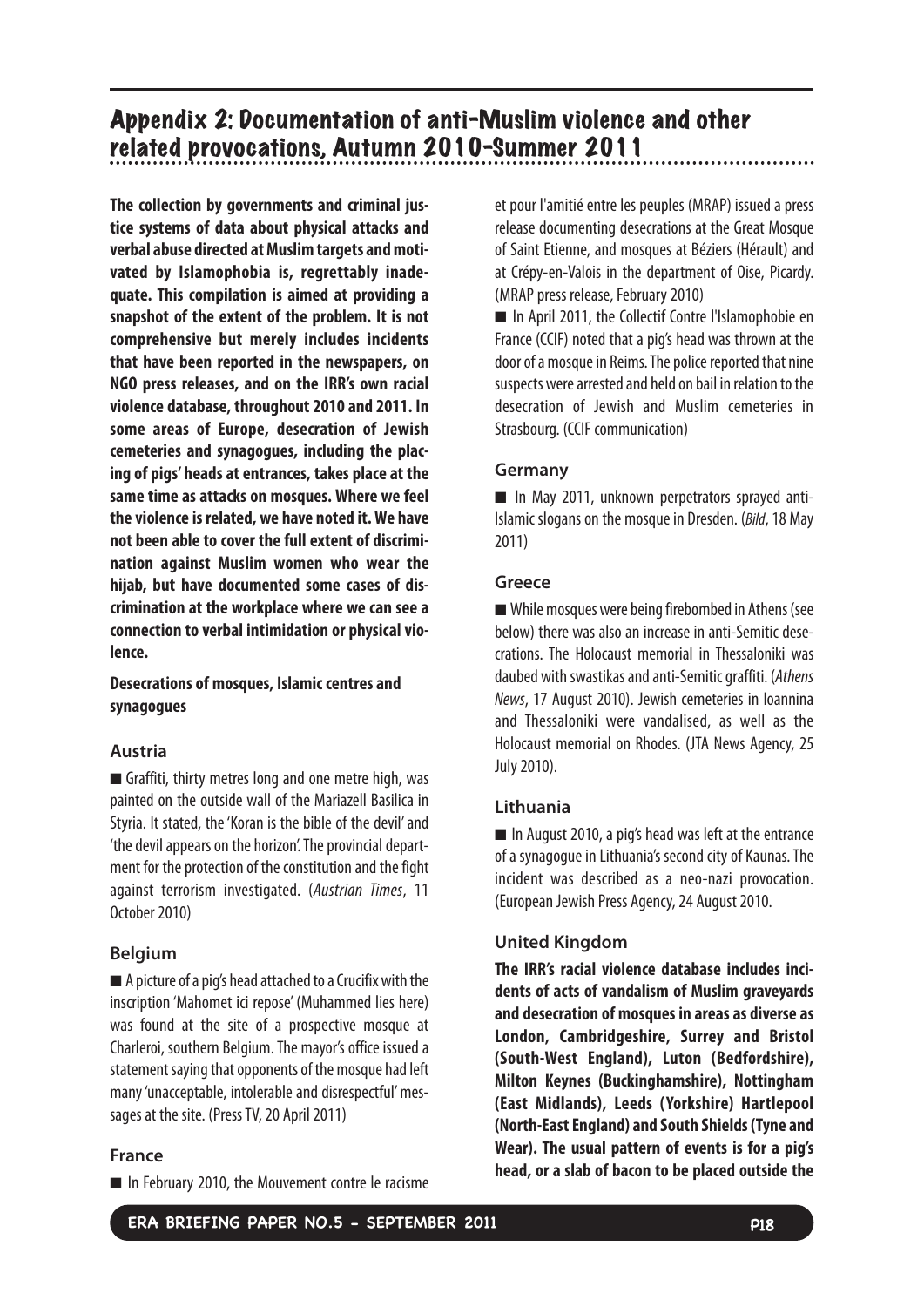**mosque, and in cases too numerous to document, windows have been smashed, graffiti including swastikas, EDL or BNP logo have been daubed on the mosques, or groups of men have urinated in the foyer. Examples on our database include:**

■ In November 2010 a group of men smashed the windows of a mosque in Kingston, Surrey, urinated in the foyer, threatened the congregation and threw beer and bacon on the building. (Kingston Guardian, 13 April 2011)

■ A member of the BNP was arrested on suspicion of racially aggravated public disorder during a demonstration against proposals to convert a building into a mosque in Milton Keynes, Buckinghamshire. The building had been vandalised prior to the protest on several occasions and, at one point, a pig's head was thrown on the roof. (Milton Keynes News,27 April 2011)

■ In June 2011, a pig's head was placed on a pole outside a possible site for a mosque in Nottingham, East Midlands. The words 'no mosque here, EDL Notts' was written on the pavement next to the pole. (BBC News, 21 July 2011)

# **Petrol bombs and other attacks or campaigns against mosques and worshippers**

# **Bulgaria**

■ On 20 May 2011, activists from the far-right Ataka party demonstrated in front of the Banya Bashi mosque in downtown Sofia before charging, shouting 'Bulgaria' and 'Turks Get Out', and attacking worshippers as they prayed outside, seizing their prayer mats and burning them. A number of people, including police officers were injured, and several Ataka members arrested. The Bulgarian Helsinki Committee criticised the office of the public prosecutor for failing to bring serious charges against the arrested men. (Noinvite,24 May 2011)

■ A month after the Banya Bashi mosque attack in Sofia, the Chief Mufti's office issued a statement drawing attention to a violent attack on the warden of Sofia's main mosque.The mosque was attacked by unidentified assailants minutes before the start of morning prayer. The attackers jumped over the fence of the mosque, vandalised a room, and beat the warden unconscious. Worshippers who came to the mosque for morning prayer found the man covered in blood and unconscious. (Noinvite, 12 June 2011)

# **Czech Republic**

■ The Hradec Králove Regional Authority was criticised for funding two anti-mosque campaigns – AntiMesita (anti-mosque), the goal of which is to 'fight against the Islamization of the Czech Republic'. (Prague Post,27 July 2011)

# **France**

■ In November 2010, the Sultan Eyüp Mosque in Strasbourg, a former warehouse turned into a mosque and gathering place for the elderly Turkish community, received an envelope in the post containing a white powder and a page from the Qur'an, torn and partially burned. It contained a message from the 'Movement for the European Liberation' urging Muslims to 'leave our land while you can. Choose the suitcase or the coffin'. (Cojep International press release, 12 November 2010).

#### **Germany**

■ Berlin's State Criminal Police Office established a special task force to look into petrol bomb attacks on Muslim centres. From July 2010 to January 2011 there were at least six attacks on mosques and cultural centres in Berlin. Also in January 2010, the House of Democracy, which holds an exhibition of Jewish life in the small town of Zossen, south of Berlin, burnt down. A 16-yearold, who had learning difficulties, and had been manipulated by a local neo-nazi group, was arrested. (Spiegel, 13 May 2010).

The details of the other attacks are as follows:

■ 19 November 2010: Sehitlik mosque in Neukölln neighbourhood was attacked.This was the fourth attack since the Summer. Previously, the mosque was set on fire in July and August.

■ 28 November 2010: Al-Nur mosque in the Neukölln neighbourhood was attacked.

■ Early December: a petrol bomb exploded against the facade of the Iranian cultural centre in the Berlin district of Tempelhorf.

■ 8 January 2011: Germany's oldest mosque in Berlin-Wilmersdorf was attacked

■ In August 2011, a 23-year-old man with connections to the far-Right scene was arrested after an arson attack against a mosque in Bergkamenm North Rhine-Westphalia. (Indymedia,2 August 2011)

# **Greece**

■ According to Naim El-Ghandour, head of the Muslim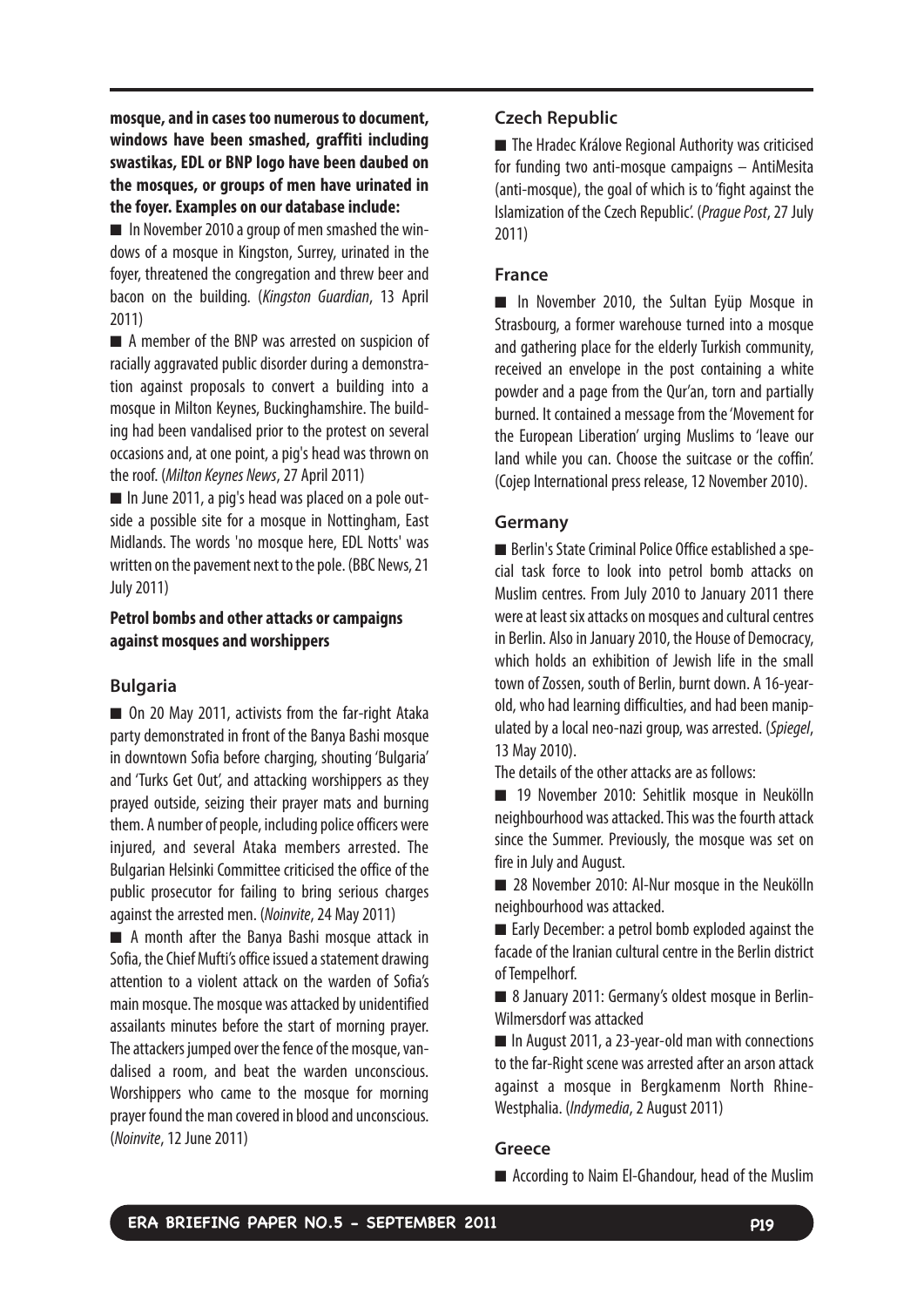Association of Greece, there have been at least ten serious attacks, including arson, resulting in damage of makeshift mosques over the past year. (Associated Press 1 August 2011)

■ In the most grievous attack in October 2010, assailants locked the door of a basement prayer house and hurled firebombs through the windows, seriously injuring five worshippers. (New York Times, 1 December 2010)

■ In November 2010, two men were charged with an attempted arson against the synagogue in Athens, after they were stopped at a police patrol and found to be in possession of components necessary for the construction of molotov cocktails. (European Jewish Congress, 26 November 2010)

# **Netherlands**

■ In September 2010, there was an attempted arson at a mosque in Groningen during which the façade of the mosque was plastered with the text 'don't make us angry'. Already in March 2010, the mosque was smeared with blood, and animal intestines and the head of a wild boar was left at the entrance. (ANP, 28 September 2010) ■ In June 2011, four molotov cocktails were thrown at the mosque in the Northern Dutch harbour town of Einkhuizen Alaattin, according to the Secretary of the Islamic Foundation Yapici Enkhuizen. Police refused to confirm or deny the report. Although there had been minor incidents in the past 'nothing like this has happened before', Enkhuizen said. (Noordhollands Dagblad, 4June 2011)

# **Poland**

■ In demonstrations held in April and May 2010, several hundred people protested against the construction of what would have been Warsaw's second official mosque. Posters were put up around Warsaw showing a woman in a black chador, with menacing minarets that looked like missiles peeping out behind her. The Future of Europe Foundation, which distanced itself from other protestors from the All Polish Youth, said it was not against Islam as a religion, but was concerned about the rise of 'Islamo-fascism'. (The News – Poland, 29 March 2010, The Global Post, 23 May 2010, Reuters, 1 April 2010)

#### **United Kingdom**

**The IRR's racial violence database includes details**

**of many incidents of racist abuse against mosqueworshippers, serious threats made against mosques or Islamic schools, physical attacks on imams as well as several attempts to burn down mosques. Cases took places in areas as diverse as London, Hertfordshire, Sussex, Suffolk. Birmingham (West Midlands), Leicester (East Midlands), Ipswich, Stoke (Staffordshire), Accrington (Lancashire) Kirklees (West Yorkshire), Scunthorpe (North Lincolnshire), Wales and Greater Manchester. Some of the most serious cases we have documented include:**

■ In December 2010, arsonists connected a hose pipe to agas supply at an empty house next to the newly built Regent Road mosque in Stoke, Staffordshire and fed it through the window of the mosque. They then set rubbish alight, seemingly in the hope of triggering an explosion. One of those charged was a soldier at the time of the offence. (BBC News, 17 June 2011)

■ Staff at an Islamic school in Birmingham received phone calls threatening to firebomb the building. The school, which consequently had to close, had been secretly filmed for a documentary which had recently been broadcast. (Birmingham Post,16 February 2011)

■ In February 2011 a mosque in Sussex which had just been renovated was set on fire in an arson attack. Firefighters prevented serious damage. (BBC News, 14 February 2011)

■ A building in North Wales which was going to be converted into an Islamic centre was destroyed in a suspected arson attack and over 100 residents living nearby had to be evacuated. The EDL had recently held a march of more than 100 people protesting against the Islamic centre. (Flintshire Chronicle,10 February 2011)

■ Firefighters said they were '99 per cent certain' that the fire which destroyed a church in Ipswich, set to be converted into a Muslim-run community centre, was the result of an arson attack. (*Ipswich Evening Star*, 9 March 2011)

■ In March 2011, worshippers in the Redbridge Islamic Centre in London were attacked by a group of men shouting racist abuse and the Imam of the mosque was injured. The attackers threw bricks at the building and smashed through the front doors. (East London and West Essex Guardian,25 March 2011)

■ In June 2011, fake anthrax was posted to five mosques by suspected far-right extremists. A package sent to Finsbury Park mosque in North London also con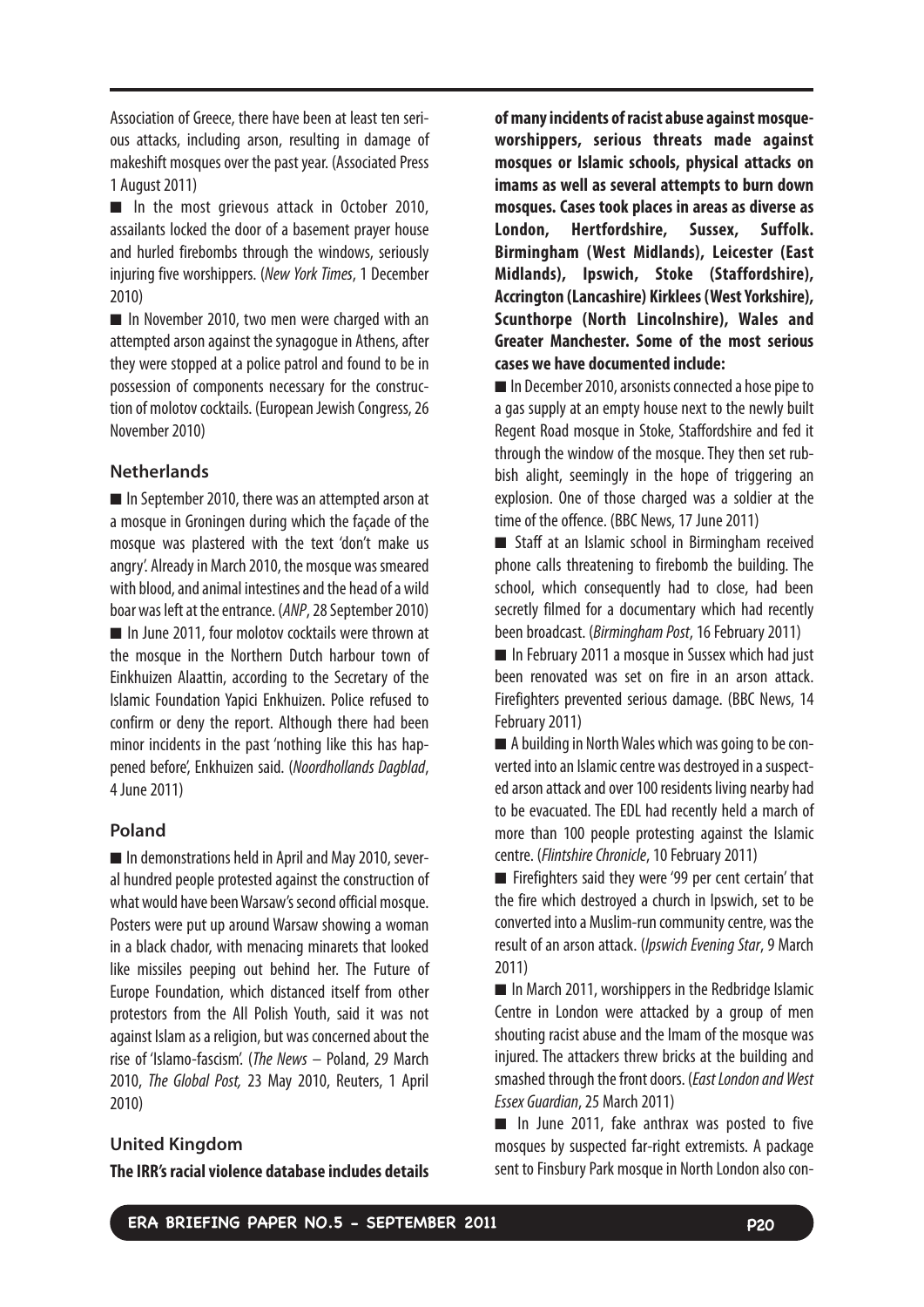tained drawings of the Prophet Mohammed similar to Danish cartoons which portrayed him as the devil. In response, Scotland Yard sent a letter of warning to more than 200 mosques in the capital. Detectives are investigating CCTV footage as many parcels did not have stamps and are thought to have been hand-delivered. (Evening Standard,17 June 2011).

■ In July 2011 four separate fires spread around a mosque in Accrington, Lancashire, in what was a suspected arson attack. As a result of the fire, a mains gas pipe leading to the mosque ruptured and nearby residents had to be evacuated. Firefighters said that a visiting Imam, asleep in the mosque at the time of the incident, was lucky to survive. (Lancashire Telegraph, 21 July 2011)

# **Incidents of verbal, physical abuse and related discrimination**

# **Austria**

■ The 2010 annual report of the victim counselling service ZARA states that the number of verbal abuse cases reported to them by Muslims women and girls wearing the hijab is on the rise (as are cases of Muslim women experiencing difficulties getting jobs if they wear the hijab). (Austrian Times,22 March 2011)

# **Belgium**

■ The 2010 Annual Report of the Centre for Equal Opportunities and Opposition to Racism 2010 states that 84 per cent of cases of racism and discrimination reported to them were connected to hostile expressions towards Islam. Most complaints were made after victims received hate emails or verbal provocations or experienced forms of exclusion at the workplace 'The tension arising from Islamophobic attitudes in the workplace is mostly eliminated by transferring the Muslim employee involved to another department of laying her/him off', the report states. Thus, a demonstration outside the Dutch chain store Hema in Genk (Limburg) took place after a temping agency refused to extend the temporary contract of a shop assistant because a customer complained that they did not want to be served by a sales assistant who wore the headscarf. Hema acknowledged that the shop assistant was not treated in a fair way but their solution was to offer the woman, a Muslim convert called Joyce, a new employment contract that did not involve contact with the public. (Migration News Sheet, April 2011, ABNA,25 June 2011).

#### **France**

■ In October 2010, a 63-year-old retired school teacher, who attacked a tourist from the United Arab Emirates, who was wearing a burqa, was recommended for a two month suspended prison sentence and a fine of 750 euros. The woman who was not present at the trial said that she 'fought for women's rights' and that she was 'irritated'by the sight of two women shopping in Paris in their niqabs. (Guardian, 15 October 2010). In an earlier incident, a 60-year-old female lawyer assaulted a Muslim woman and ripped off her veil in a clothing shop in Trignac, near Nantes, western Loire-Atlantique region. As they came to blows the lawyer's daughter joined in the attack. All three women were arrested. (Daily Telegraph,18 May 2010).

# **Germany**

■ In June 2011, a Muslim couple was attacked in the Neukölln neighbourhood of Berlin, because the woman was wearing a hijab. Assailants insulted the woman and attacked her husband with a stone and glass bottle. The couple managed to escape unharmed. (Morgenpost, 3 June 2011)

■ In August 2011, two members of Pro Deutschland attacked a Syrian German man in Berlin after he criticised them for plastering election posters over buildings with a picture of a crossed-out mosque. When the two men pursued the Syrian-German man, threatening to 'beat him to death' a plainclothes officer, who attempted to intervene, was attacked with pepper spray. When more policemen arrived on the scene they took the assailants details, but did not arrest them. (Tagesspiegel, 11 August 2011)

# **Netherlands**

■ A customer at a toy shop in Almelo refused to be served by a teenage shop assistant wearing the hijab. She was then removed from the post - leading to action against her employers who were found guilty of discriminating on religious grounds. (Dutch News, 20.4.11).

# **Sweden**

The Annual Report of the National Council of Crime Prevention states that while there was a decrease in hate crime, Islamophobic incidents increased by 40 per cent. There are reports that Muslims who wear religious clothing have decided not to wear it owing to constant harassment. (*The Local –* Sweden, 30 June 2011)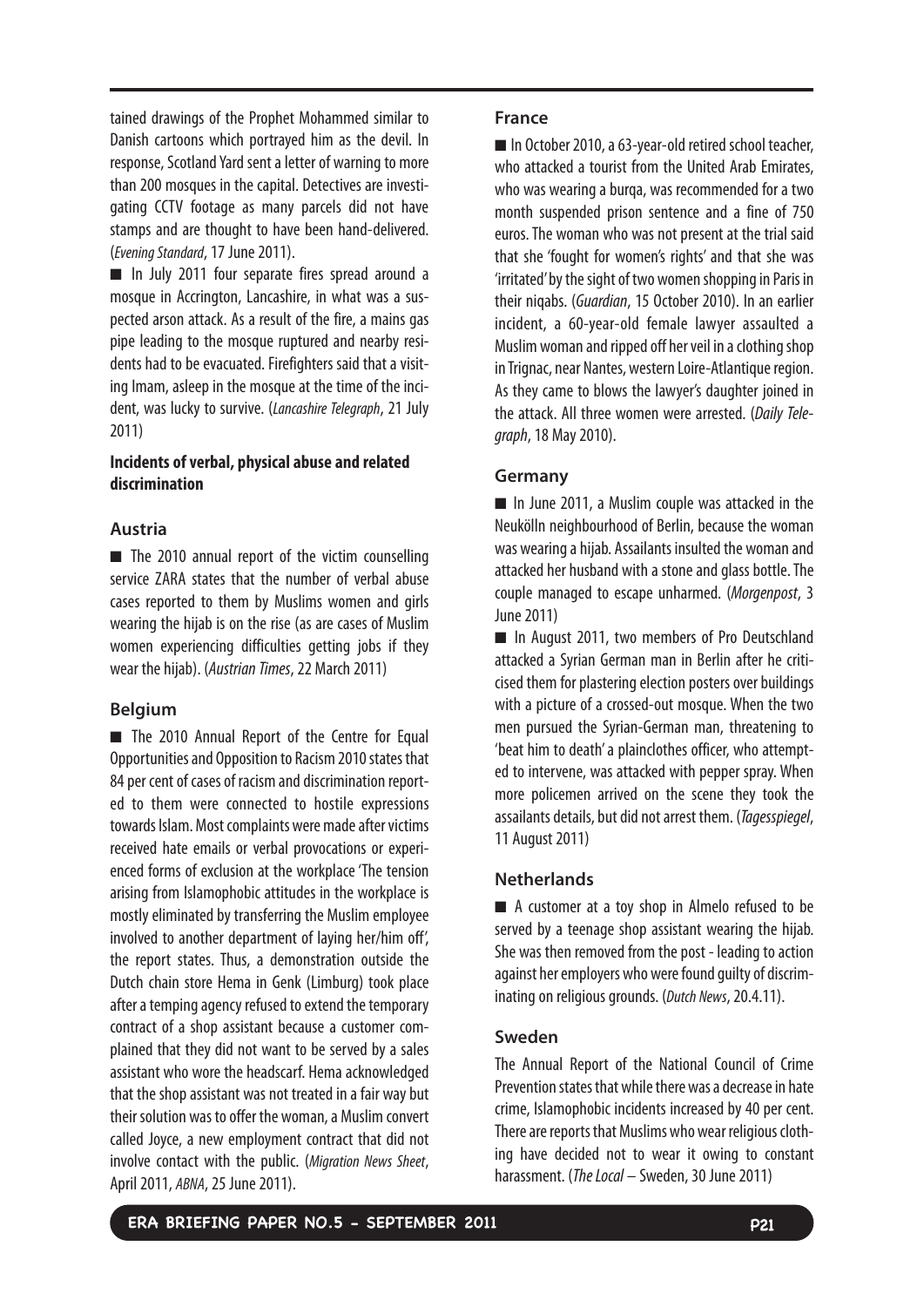#### **Switzerland**

The Federation Against Racism published a report that showed that of 178 cases documented in 2010, the majority of complainants were Muslim men. Most cases involved verbal abuse but some resulted in physical injury. The authors accused politicians of contributing to the trend, particular 'a number of MPs' who have denied the presence of racism in society and by so doing 'creating a favourable environment for racism'. 'After the vote on minarets (in November 2009) Muslims were increasingly targeted. (Expatica News, 20 June 2011).

#### **United Kingdom**

# **Information from the IRR's database suggests incidents of violence might be associated with EDL protests. For instance:**

■ A man who had attended an EDL protest in Leicester in October 2010 was ordered to do 200 hours of unpaid work in the community after launching a 'flying kick' on aMuslim man outside a takeaway. (This is Leicestershire, 17 March 2011)

■ A man claiming to be a member of the EDL vandalised a restaurant in Bridgwater, Somerset and threatened to cut the faces of members of staff when he found out they were Muslim. (Bridgwater Mercury, 16 October 2010)

■ In April 2011, the EDL held a demonstration in Halifax, West Yorkshire. On the way to the demonstration, EDL supporters subjected a passenger to racist abuse before assaulting him, leaving the victim with facial cuts and bruising. (Halifax Courier,7 May 2011)

■ In Simonstone, Lancashire, the family home of Sajjad Karim MEP was surrounded by forty members of the EDL, gesticulating for him to come out, and leaving his two young children terrified. Mr Karim has been the subject of several abusive posts on the EDL Blackburn website. (Manchester Evening News, 4 July 2011)

■ After a demonstration by the EDL against a proposed new mosque in Chingford, Essex, members of the organisation attacked two Muslim brothers and seriously injured one of them. (Searchlight, August 2011)

# **There have also been an increase in physical violence and abuse of Muslim women who wear the hijab.**

■ A female Iranian student was attacked on a street in London by four women. The attackers ordered her to remove her hijab and beat her when she refused to do so. (Press TV, 15 April 2011)

■ In April 2011, a man stole some butane canisters from a shop in Stoke, Staffordshire, and then verbally abused two Asian women in the street, telling them to 'get out of my country' and describing Islamic veils as like 'looking through a letterbox'. (Stoke Sentinel,13 May 2011)

# **Extreme-Right campaigns, anti-Muslim electoral material and other provocations**

# **Austria**

In Vienna, in the context of the October 2010 regional elections, the Freedom Party (FPÖ) posted a comic book to all households in which the Second Turkish Occupation of Vienna in 1683 was linked to contemporary issues. The Social Democrat mayor Michael Häupl was portrayed as an alcoholic coward who 'doesn't care whether the Turks settle here with their minarets, mosques'. The Freedom party leader Heinz-Christian Strache was presented as the story's hero. Also in Vienna, FPÖ district representatives claimed that traditional sausage snack stands were threatened by the rising number of kebab shops. (Austrian Times, 6 October 2010)

In Styria, in September (also in the context of the regional elections) the FPÖ launched the online internet game Moschee ba ba (Bye bye mosque) which ends with the following statement: 'Styria full of minarets and mosques? Vote Gerhard Kurzmann and the FPÖ to avoid this from happening'. The game was taken off the internet after a few days because the Green party brought a case of incitement, leading to the lifting of the parliamentary immunity of Kurzmann who now faces prosecution. There are no mosques featuring minarets in the province of Styria and the Muslim community have no plans to build any. (Austrian Times, 11 October 2010, 16 November 2010)

#### **Belgium**

The Vlaams Belang's (VB) campaign against ritual slaughter has clear anti-Muslim overtones. A written question put to parliament by the VB faction chair asked for the number of sheep slaughtered during Eid Al-Adha and demanding punishment of those who break the law. (Islam in Europe,17 February 2010)

#### **Denmark**

The Danish People's Party called for the banning of purpose-built mosques and the introduction of compulsory psalm singing in schools. (The Economist,17 March 2011)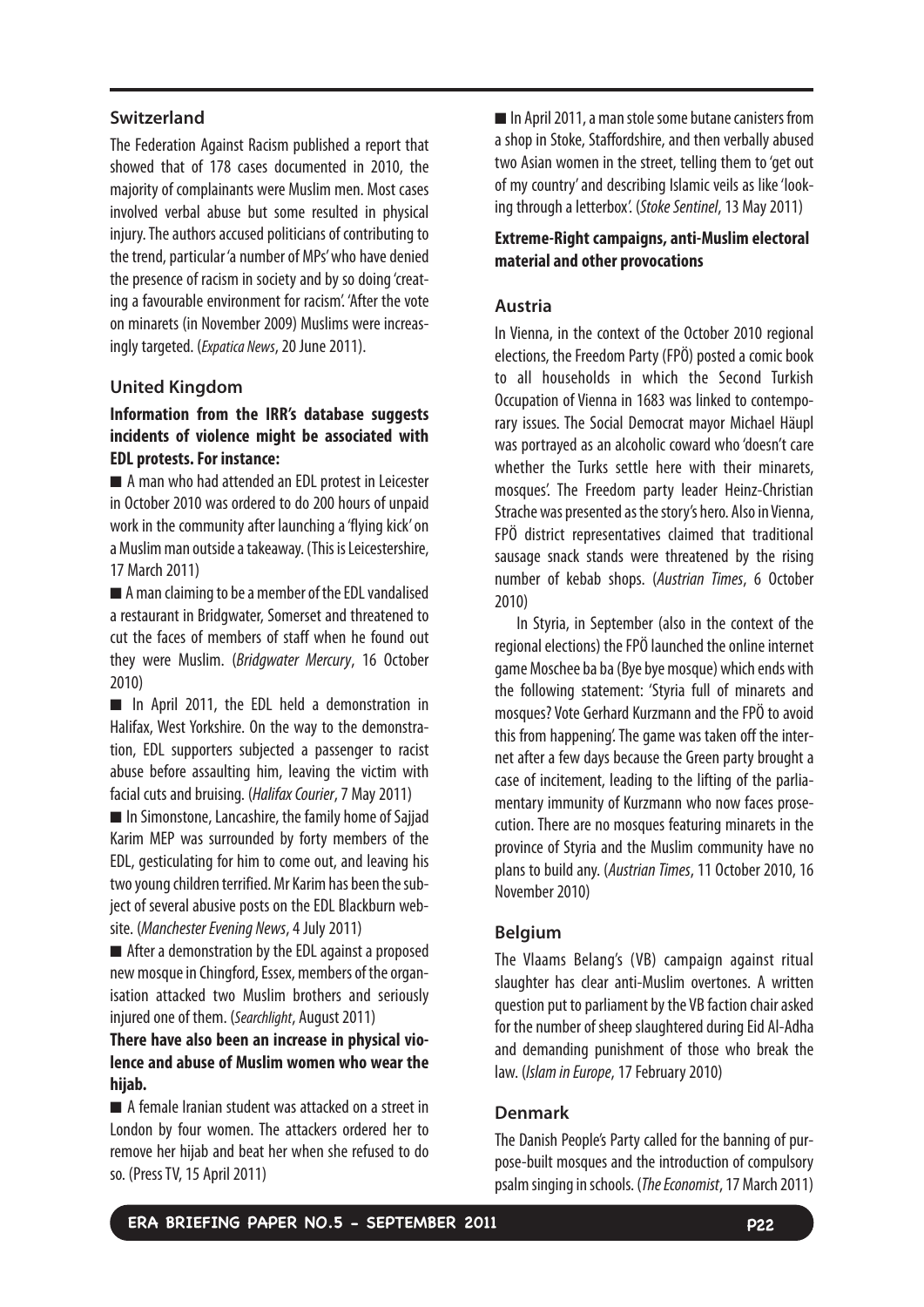#### **France**

■ In January 2010, racist graffiti was daubed on the home of Roland Ries, mayor of Strasbourg. In addition to aCeltic cross, there was also the inscription 'No minarets'. (MRAP press release, January 2010)

■ Ernesto Rojas Abbate, a blogger who burnt a copy of the Qur'an, before urinating on it, was acquitted of provoking discrimination by a Strasbourg court on the grounds that he acted within the boundaries of freedom of expression. (DPA, 9 May 2011)

#### **Germany**

The far-right National Democrats, which have two seats on the local council in Völklingen, a depressed industrial town in the state of Saarland near the French border, launched a campaign against an attempt by a local Muslim congregation to build a minaret and three golden cupolas on the roof of an old movie theatre converted into a mosque. The National Democrats issued a statement calling the planned 28-foot minaret 'the bayonet of Islam' and issued fliers declaring 'Thank you, Switzerland. Minaret ban here, too'. (New York Times,23 March 2010).

#### **Greece**

■ In November 2010, during the celebration of Eid Al-Adha, Muslims held a mass public prayer in front of Athens University in order to draw attention to the fact that there is no mosque in Athens. Members of the farright Chrysi Avghi played loud music, threw eggs and jeered during the hour-long event. (Guardian, 28 November 2010).

#### **Italy**

■ In May 2011, less than a week before the run-off in a bitterly contested mayoral race in Milan, Silvio Berlusconi accused the centre Left of wanting to turn Milan into an 'Islamic city overrun by foreigners and Roma'. This followed an attempt by the centre-Right candidate Letizia Moratti to gain votes by opposing the construction of a mosque in Italy's financial capital as it would 'create a centre of attraction for Islamic groups from all over Italy who then would not be controllable'. (Kronos International, 23 May 2011)

#### **Norway**

■ At the Progress Party Summer national congress, Christian Tybring-Gjedde MP warned that there was a very real danger that Norwegians would soon become a minority in their own capital city. He called for a sharp reduction of Muslim immigration, limits on welfare benefits for new immigrants and efforts of integration to come from immigrants themselves. (Migration Newssheet, June 2011)

#### **Spain**

■ During May 2011, the far-right Plataforma per Catalunya (PxC) utilised anti-Muslim themes during its regional campaign in Catalonia. In Salt, where it now has four councillors, it ran a petition campaign against a non-existent plan to build a mosque. Central to the PxC's campaign in the Barcelona province was the release of a video which showed three attractive young women in miniskirts skipping with a rope in the city of Igualada, to the accompaniment of a traditional Catalan folk song. The scene then switches to Igualada 2015 and three women dressed in burkas are skipping to the rhythm of an Arab song. 'You can avoid this nightmare becoming reality. In Igualada, vote Plataforma per Catalunya' the video concludes. In a village of 108 inhabitants near Tarrés, PxC parish councillor Daniel Rivera put forward a motion to ban the burka as a 'preventive measure, in case they come'. (IRR News, 26 May 2011)

■ In August 2011, the local authority in Salt banned a PxC demonstration against the building of a mosque on the Torremirona de Salt estate on the grounds that the demonstration, which was set to take place on the last days of Ramadan, posed 'a serious threat to public order'. Even prior to Muslim organisations purchasing the land for the proposed mosque, the PxC had started up a petition campaign against what they describe as the 'Salafi mega-mosque'. (El País, 24 August 2011)

#### **Sweden**

■ The Sweden Democrats (SD) and other small far-Right parties, are targeting Muslims and Islam in election campaigns. In Autumn 2010, the SD representative in Strömsund ( in the county of Jämtland) said that practiding Islam should be banned in the municipality. (UNHCR Baltic & Nordic Headlines, 9-13.9.10). In February 2011, Isak Nygren, a municipal councillor for the Sweden Democrats in Katrineholm, eastern Sweden, wrote on his blog that Islam was a 'violent paedophile cult'. (The Local,13 February 2011) In March, the district court in Malmö ruled that a poster produced by Carl P. Herslow, the leader of the Skåne party, did not consti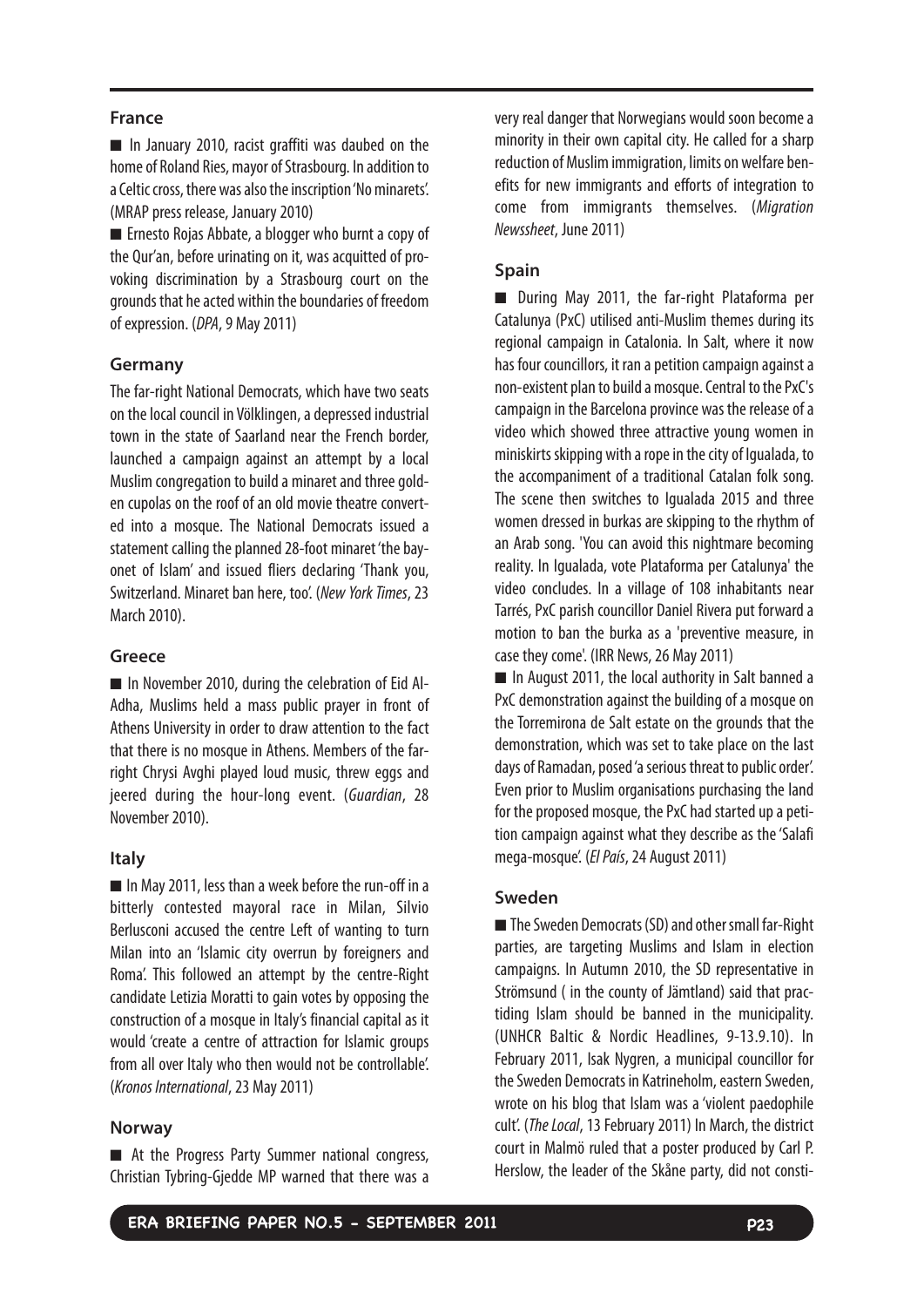tute incitement. The poster depicted the Prophet Mohammed lying naked alongside his child bride. It included the text. 'He is 53 and she is 9. Is this the kind of wedding we want to see in Skåne.' (The Local – Sweden 16 March 2011)

#### **Some criticisms of politicians and popular culture**

In **France**, the CCIF stated that every time a politician makes an attack on Islam there is an upsurge in racial violence.

In **Germany**, in the wake of the publication of Thilo Sarrazin's book, the following criticisms of the public discourse were made

■ 'Some media and politicians have stirred up targeted fear and rejection of Muslims and now we are seeing the results of this ... The threshold of inhibition in politics and society has been lowered so dramatically that what would have passed for racism in the past is now an acceptable conversation topic at bourgeois parties. This is driving a wedge though society, and ultimately making integration more difficult.'

# Nurham Soykan, general secretary, Central Council of Muslims in Germany

■ 'I can only see these inhuman attacks as a consequence of the witch hunt by Sarrazin, Seehofer [Bavaria's governor Horst Seehorfer] and co against those Muslims they accuse of refusing to integrate.'

# Ulla Jelpke, Left party parliamentarian

■ 'What should be done if 65 years after the banning of Hitler's Mein Kampf another treatise on racial theory turns into a bestseller in Germany.'

#### Leader, Die Tageszeitung

In the **Netherlands**, a survey carried out by the magazine for civil servants, Binnenlands Bestuur found that 60 per cent of government officials have difficulties with the involvement of the Freedom Party (PVV) in government. At the beginning of June 2010, Annemieke Nijhof, a senior government official with the infrastructure and environment ministry, resigned in protest at the anti-Islam rhetoric promulgated by the PVV. Nijhof said that 'The PVV describes 1.6 million of my fellow countrymen as fundamentalists who are threatening the rule of law' and that the government's approach against Islam and immigration left her with no option but to bow out. 'It is becoming taboo to warn against this', she said, adding that she could no longer work in such a hate-mongering atmosphere (AFP, 3 June 2011) After Amsterdam police chief Bernard Welten implied on television that he would not order his officers to arrest

women wearing a burqa when the government introduces a ban, Geert Wilders said that the police chief should 'pack his things and go' if he refused to uphold the law. (Dutch News, 5 January 2011). In reaction to government legislation aimed at banning ritual slaughter, Mac McDaniel wrote on the Care2 community network newsline that: 'Bills like this one bring together an interesting coalition of those who see ritual slaughter as "cruel and barbaric" with those who see the situation as an opportunity to defame religious and ethnic minorities and immigrants … At best the advocates of this ban are misguided in their belief that banning ritual slaughter will mean less misery for the animals killed, at worst they're pushing a thinly-veiled racist agenda that uses concern for animals a tool to paint immigrants and religious minorities as cold-hearted and bloodthirsty … Selectively banning some kinds of slaughter on the basis of animal welfare only reveals how little politicians know about animal agriculture and how little they care about religious tolerance.' (Care, 2 18 April 2011)

In the **United Kingdom**, in a widely-trailed speech at Leicester University, the Conservative Party Co-chair Lady Sayeeda Warsi stated that Islamophobia has 'passed the dinner-table test' and become widely socially acceptable in Britain. She blamed 'the patronising, superficial way faith is discussed in certain quarters, including the media' for making Britain a less tolerant place for believers. (Guardian, 20 January 2011)